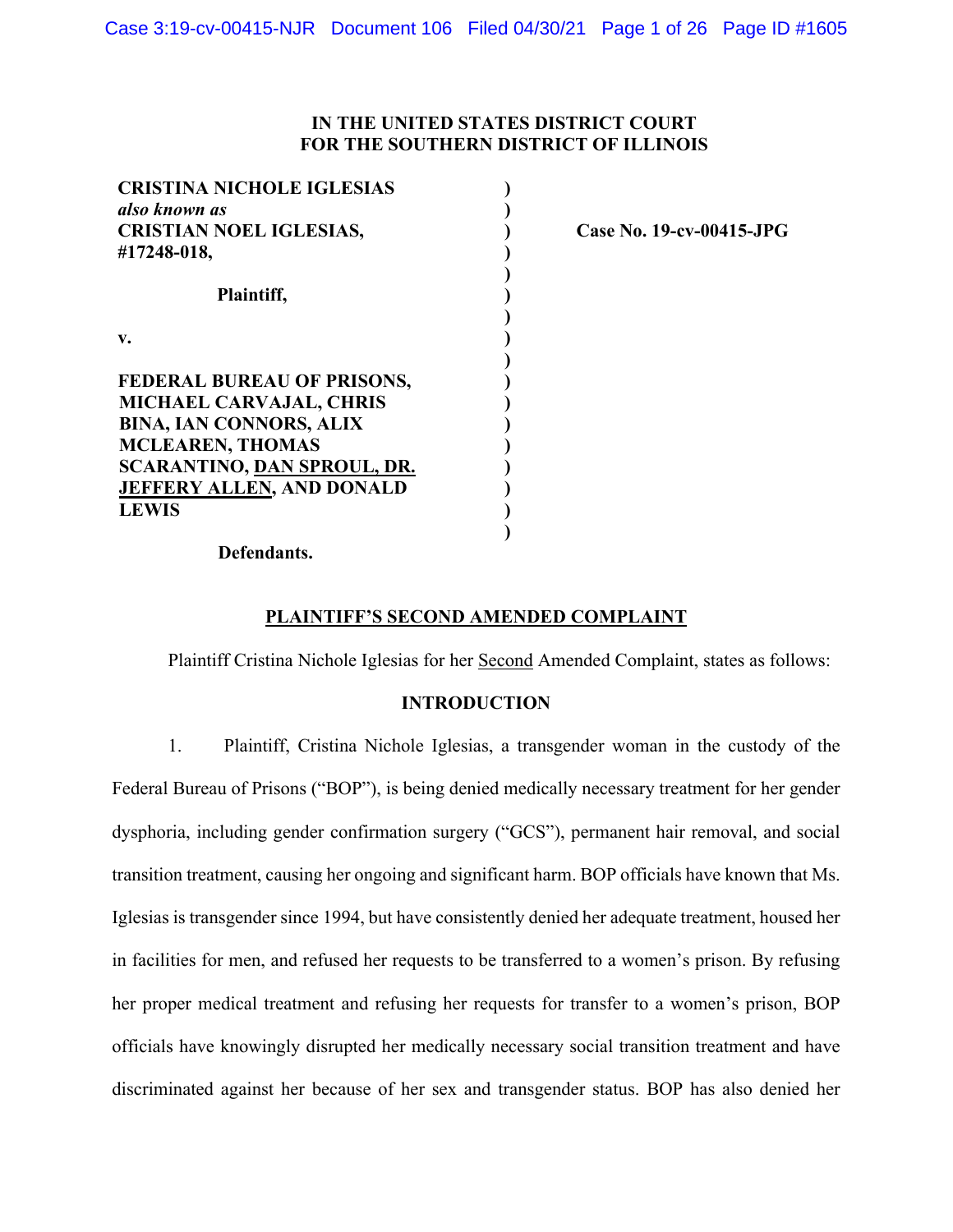#### Case 3:19-cv-00415-NJR Document 106 Filed 04/30/21 Page 2 of 26 Page ID #1606

protection from the harm and grave risk of ongoing physical and sexual assaults that she faces every day because she is a woman housed in a men's prison.

2. Ms. Iglesias brings this action for declaratory and injunctive relief to require Defendants to provide her the medical treatment they are obligated to provide her under the Eighth Amendment, to house her in a women's facility consistent with Defendants' obligations to provide her equal protection under the Fifth Amendment, and to protect her from the grave risk of serious physical and sexual assaults she faces on an ongoing basis as required by the Eighth Amendment.

#### **JURISDICTION AND VENUE**

3. This Court has federal question jurisdiction pursuant to 28 U.S.C. § 1331 and § 1343(a)(4), as this case arises under the laws and Constitution of the United States. Ms. Iglesias's claims against Defendants are for violations of her Eighth Amendment right to treatment for her serious medical needs, her Eighth Amendment right to be protected from assault, and her Fifth Amendment right to equal protection. Ms. Iglesias seeks only declaratory and injunctive relief.

4. Venue is proper in the Southern District of Illinois pursuant to 28 U.S.C. § 1391(b)(2) because the majority of events giving rise to this action occurred in this District and because Defendants are subject to personal jurisdiction in this district.

#### **PARTIES**

5. Plaintiff Cristina Nichole Iglesias is a 46-year-old woman who was assigned male at birth. She is currently incarcerated and in the custody of BOP at Federal Correctional Institution-Fort Dix ("FCI-Fort Dix"), a men's prison.

6. Defendant Federal Bureau of Prisons is the federal agency responsible for the incarceration of adult prisoners sentenced by the federal courts. BOP operates FCI-Fort Dix, as well as Federal Medical Center, Lexington ("FMC-Lexington") and United States Penitentiary-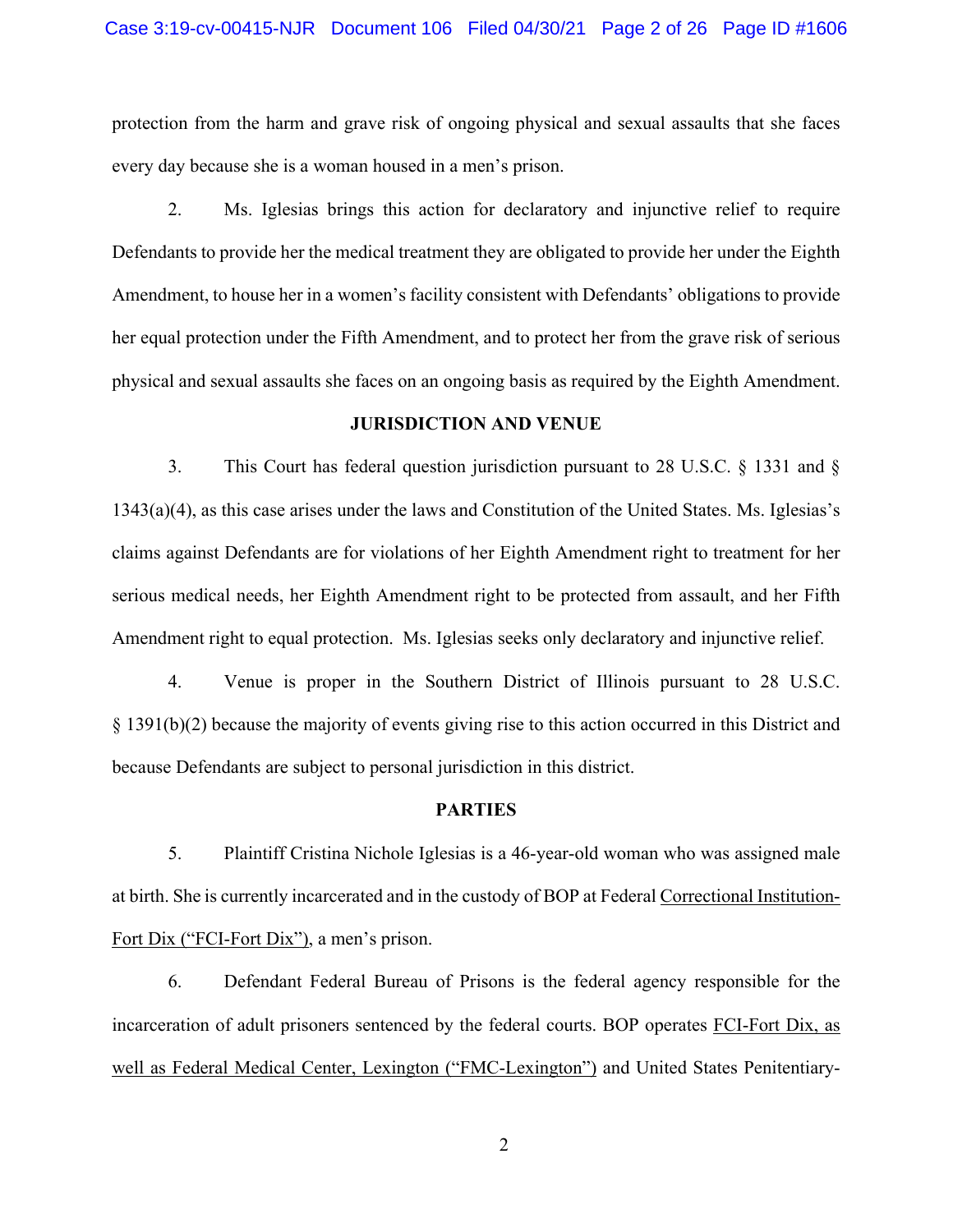Marion ("USP-Marion"), where Ms. Iglesias was previously housed. BOP is also responsible for Ms. Iglesias's medical treatment and for the decision to place her in a male, rather than female, facility. Finally, BOP is responsible for protecting Ms. Iglesias from physical harm and sexual abuse. Ms. Iglesias brings this action against BOP for declaratory and injunctive relief directly under the Constitution for violations of her Fifth and Eighth Amendment Rights. She does not bring any claims against BOP pursuant to *Bivens v. Six Unknown Named Agents of Fed. Bureau of Narcotics*, 403 U.S. 388 (1971).

7. Defendant Michael Carvajal is the current Director of the BOP. As Director, Defendant Carvajal is the highest-level official in the BOP, and is responsible for administering and overseeing the operations of the BOP, including its policies and procedures, practices, employees, contractors, and agents. On information and belief, Defendant Carvajal is the final reviewer for treatment decisions made by the BOP Health Services, the BOP's Medical Directors and the BOP Transgender Executive Counsel. Defendant Carvajal is sued in his individual and official capacities. 1

8. Defendant Chris Bina is the Director of the BOP's Health Services, and was formally the Senior Deputy Assistant Director, Health Services Division of the BOP. As Director of Health Services, Defendant Bina is responsible for overseeing the psychiatric care, healthcare delivery, and medical designations for BOP prisoners. Defendant Bina serves as a member of the

<sup>&</sup>lt;sup>1</sup> Seventh Circuit case law indicates that injunctive relief is available in cases brought pursuant to *Bivens*, 403 U.S. 388 , *see Robinson v. Sherrod*, 631 F.3d 839, 842 (7th Cir. 2011) (stating that "prospective relief is available in a *Bivens* suit") (citing *Glaus v. Anderson,* 408 F.3d 381, 389 (7th Cir. 2005)), but that under *Bivens* plaintiffs may sue relevant officials in their individual capacity only. *Glaus*, 408 F.3d at 389. Accordingly, Ms. Iglesias has named individual defendants in their individual capacities pursuant to *Bivens,* as well as in their official capacities pursuant to the Constitution.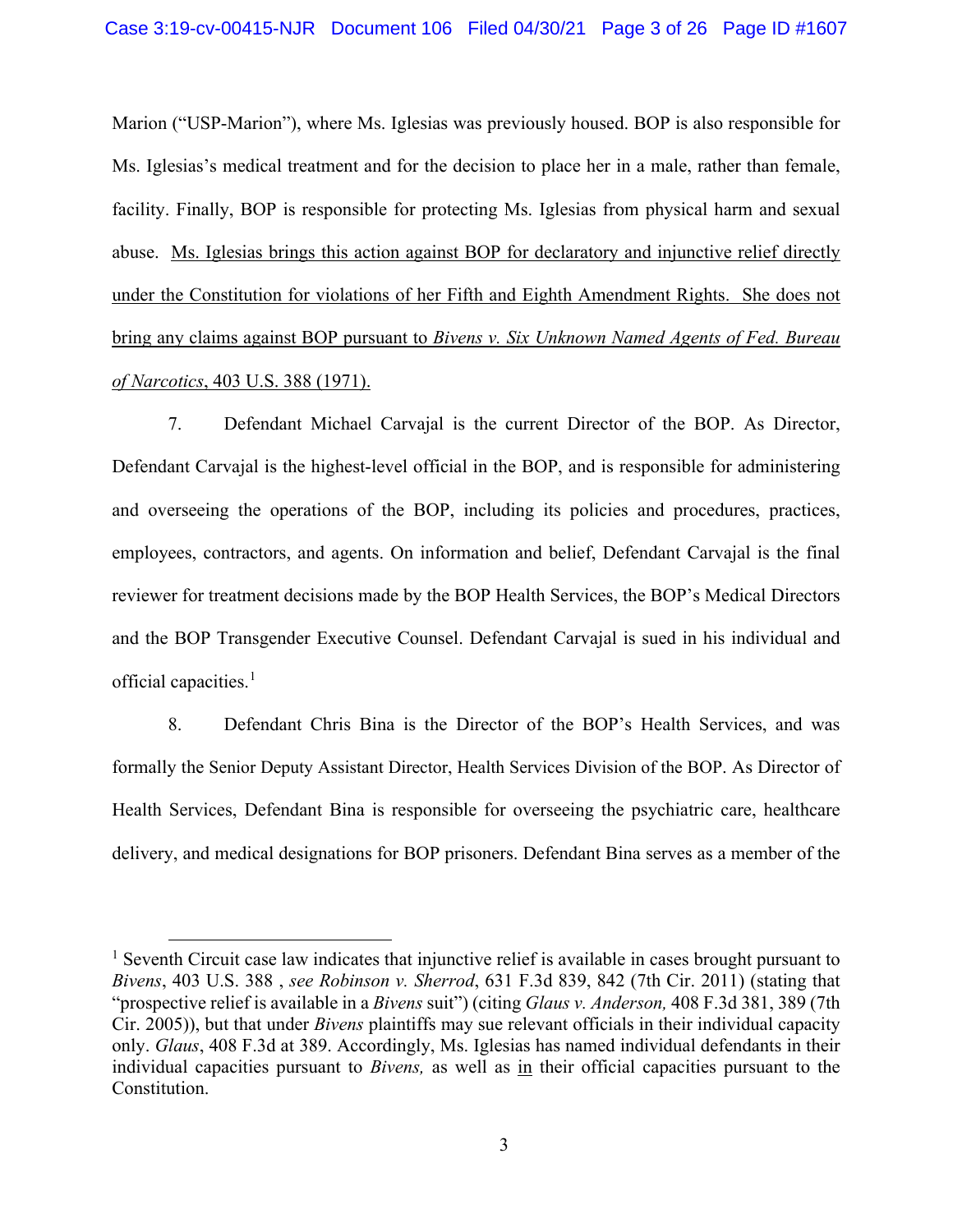BOP's Transgender Executive Counsel (*see* ¶ 12 below) and is responsible for responding to Ms. Iglesias's requests for treatment for her gender dysphoria, including her request for GCS. He is sued in his individual and official capacities.

9. Defendant Ian Connors is the National Inmate Appeals Administrator, Office of the General Counsel for the BOP, and at all times relevant herein is responsible for reviewing and responding to Ms. Iglesias's administrative appeals for medical care and transfer to a female facility. He is sued in his individual and official capacities.

10. Defendant Dan Sproul is the Warden of USP-Marion and is employed by the BOP. As Warden of USP-Marion, Defendant Sproul promulgates rules, regulations, policies and procedures for USP-Marion. Defendant Sproul is responsible for supervising all staff and managing operations at USP-Marion. He is sued in his individual and official capacities.

11. Non-defendant L.J.W. Hollingsworth is the former Warden of USP-Marion. As the former Warden of USP-Marion, non-defendant Hollingsworth promulgated rules, regulations, policies and procedures for USP-Marion. As described in further detail below, Hollingsworth was the Warden of USP-Marion when Ms. Iglesias was incarcerated at USP-Marion.

12. Defendant Dr. Jeffery Allen is the Medical Director of the BOP. Defendant Allen is responsible for final approval for Ms. Iglesias's medical requests. Defendant Allen is named in his individual and official capacities.

13. Non-defendant BOP Transgender Executive Counsel ("TEC") is the BOP entity that reviews and makes decisions regarding treatment for transgender prisoners, including Ms. Iglesias. The TEC is comprised of BOP management personnel who oversee the BOP's clinical treatment recommendations for transgender prisoners in BOP custody. The defendants named in ¶¶ 12a-12c are individuals, like Defendant Bina, who serve on the TEC and are responsible for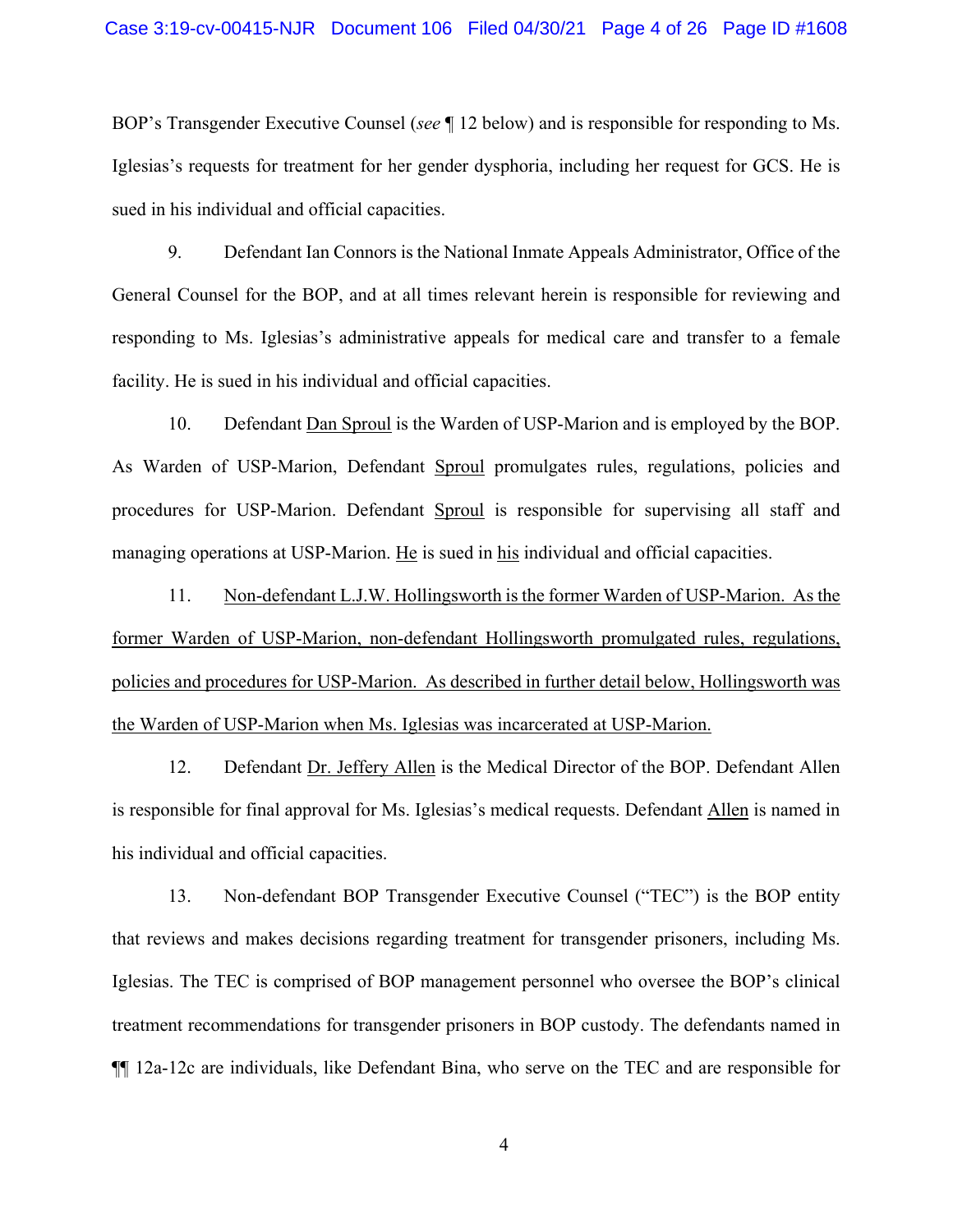considering and approving Ms. Iglesias's requests for evaluation for medical treatment, including GCS.

a. Defendant Alix McLearen is the Administrator of the Female Offender Branch, Reentry Services Division of the BOP. She is a PhD clinical psychologist. Defendant McLearen serves as a member of the BOP's TEC and is responsible for responding to Ms. Iglesias's requests for treatment for her gender dysphoria, including her requests for GCS. Upon information and belief, Defendant McLearen has no expertise in evaluating or treating the serious medical needs of transgender patients. She is named in her individual and official capacities.

b. Defendant Thomas Scarantino is the Senior Deputy Assistant Director, Correctional Programs Division of the BOP. Defendant Scarantino serves as a member of the BOP's TEC, and is responsible for responding to Ms. Iglesias's requests for treatment for her gender dysphoria, including her request for GCS. He is named in his individual and official capacities.

c. Defendant Donald Lewis is a physician and the Chief of Psychiatry, Health Services Division of the BOP. Defendant Lewis serves as a member of the BOP's TEC, and is responsible for responding to Ms. Iglesias' requests for treatment for her gender dysphoria, including her request for GCS. He is named in his individual and official capacities.

# **FACTUAL ALLEGATIONS**

## **I. Gender Identity and Gender Dysphoria**

14. **"**Gender Identity" is a well-established medical concept, referring to a person's deeply felt, internal sense of their own gender, e.g., being a man, woman, or non-binary.

15. All human beings develop and possess a gender identity. It is a core part of identity that cannot be altered by external factors.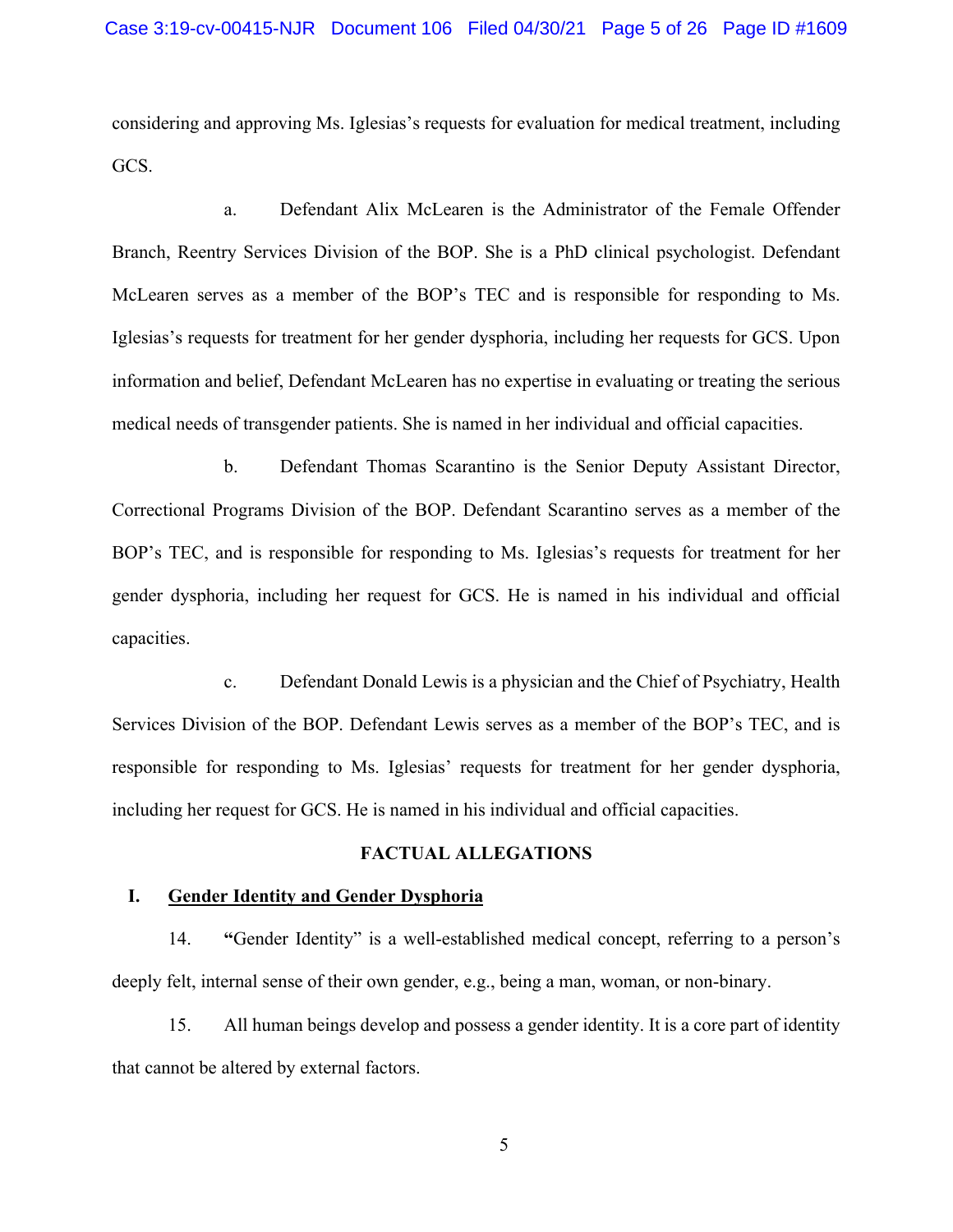16. Typically, people who are designated female at birth based on their external anatomy identify as girls or women, and people who are designated male at birth identify as boys or men. Individuals with a gender identity congruent with the sex they were assigned at birth are cisgender. A cisgender man, for example, is a man who was assigned male at birth and who has a male gender identity.

17. Transgender individuals have a gender identity that differs from the sex assigned to them at birth. A transgender woman is a woman who was assigned male at birth but who, like a cisgender woman, has a female gender identity. A transgender man is a man who was assigned female at birth but who, like a cisgender man, has a male gender identity.

18. "Gender dysphoria" is the medical diagnosis for the incongruence between one's gender identity and one's sex assigned at birth and the clinically significant distress resulting from this incongruence. "Gender identity disorder" is the diagnostic label used in the past for this condition which was abandoned to acknowledge that neither a transgender person's identity nor gender incongruence are "disordered."

19. Gender dysphoria is a serious medical condition codified in the Diagnostic and Statistical Manual of Mental Disorders, 5th Edition ("DSM-5") and International Classification of Diseases-10 ("ICD-10").

20. If untreated or inadequately treated, gender dysphoria can lead to serious harms. These harms include clinically significant psychological distress, impairment of basic life activities, and debilitating depression. Untreated gender dysphoria is also associated with higher risks of unemployment, homelessness, victimization, and criminality. For some individuals, not receiving treatment results in self-harm, suicidal ideation, suicide, and death.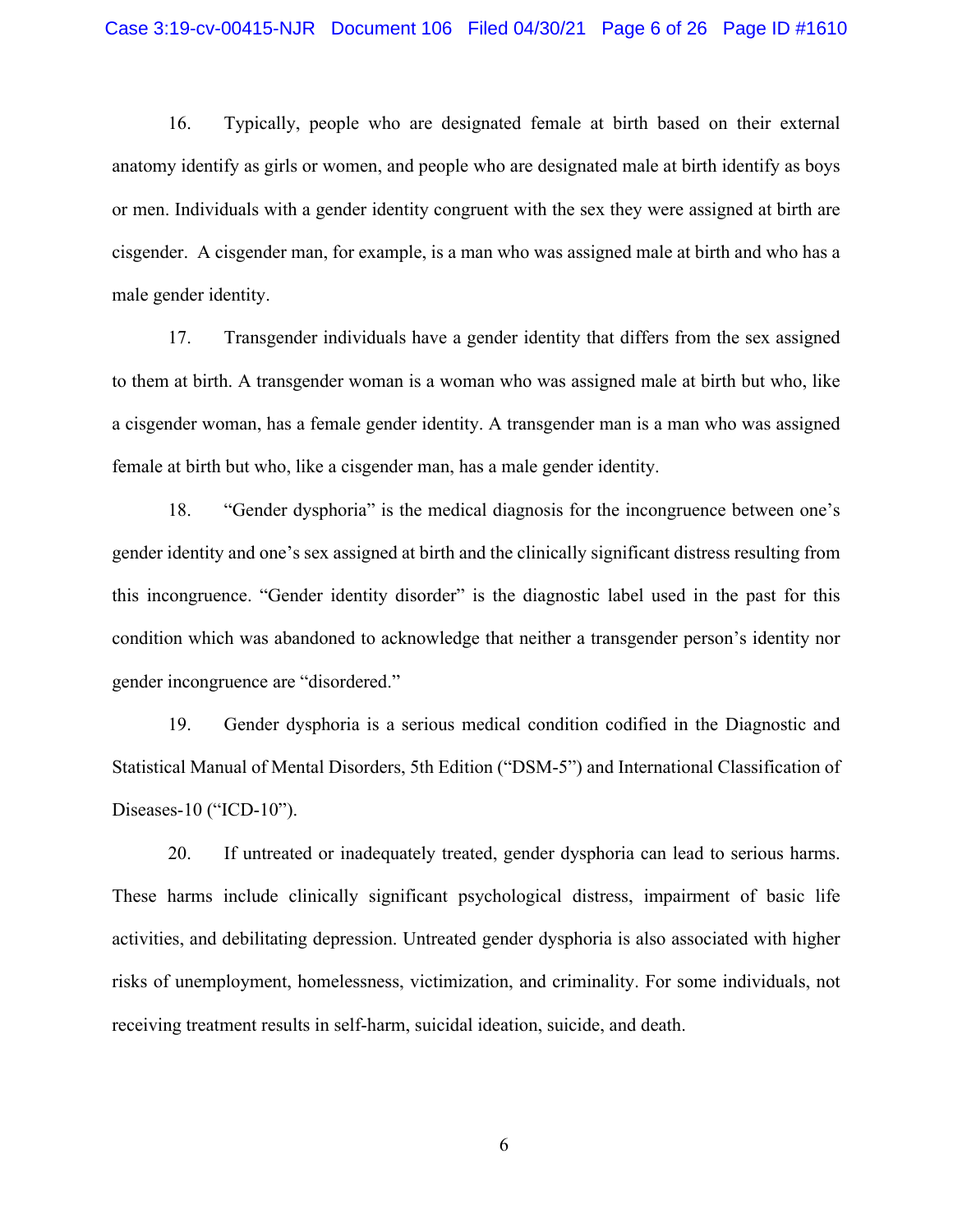21. The accepted standards of care for treating gender dysphoria are published by the World Professional Association for Transgender Health ("WPATH"). WPATH is the leading international organization focused on transgender healthcare with a membership of physicians, psychiatrists, psychologists, social workers, surgeons, and other health professionals who specialize in the diagnosis and treatment of gender dysphoria.

22. The WPATH publishes the Standards of Care for the Health of Transsexual, Transgender, and Gender Nonconforming People ("WPATH Standards of Care"). <sup>2</sup> The current version of the Standards of Care—Version 7—was released in September 2011 following a fiveyear process in which 18 gender dysphoria specialists submitted peer-reviewed papers to help identify the most effective treatments for gender dysphoria. The WPATH Standards of Care are the prevailing standards of care used by mental health providers and medical professionals treating gender dysphoria.

23. The goals of medical treatments for gender dysphoria are (1) to alleviate clinically significant distress and impairment of functioning associated with gender dysphoria, and (2) to maximize overall psychological well-being.

24. The WPATH Standards of Care apply equally to incarcerated persons and expressly state:

Health care for transsexual, transgender, and gender-nonconforming people living in an institutional environment should mirror that which would be available to them if they were living in a non-institutional setting within the same community. . . . All elements of assessment and treatment as described in the [Standards of Care] can be provided to people living in institutions. Access to these medically necessary treatments should not be denied on the basis of institutionalization or housing arrangements. If the in-house expertise of health professionals in the direct or

 $2$  Eli Coleman et al., Standards of Care for the Health of Transsexual, Transgender, and Gender-Nonconforming People, Version 7, 13 Int'l J. of Transgenderism 165 (2011), https://wpath.org/media/cms/Documents/SOC%20v7/Standards%20of%20Care\_V7%20Full%20 Book English.pdf (visited Aug. 13, 2020).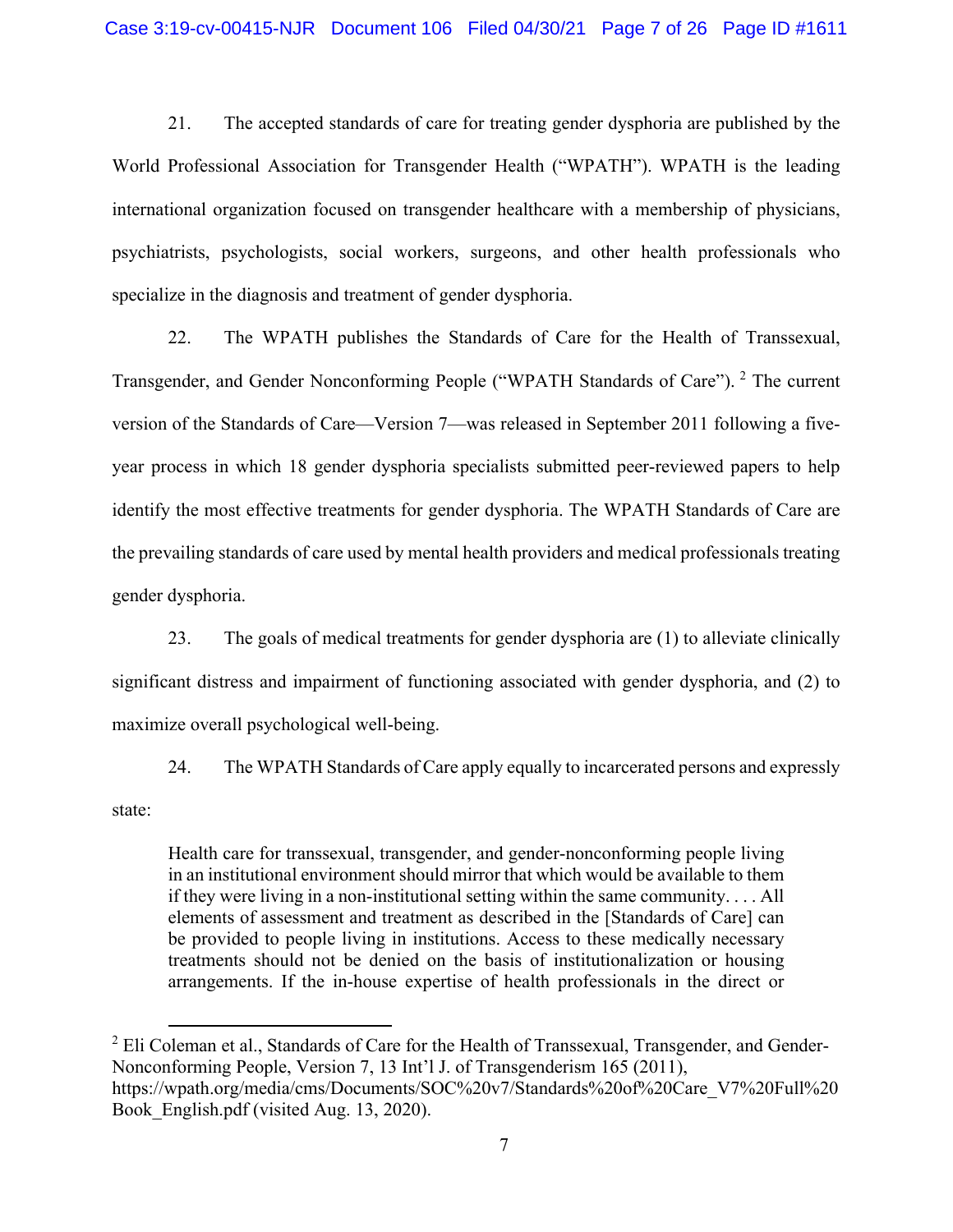indirect employ of the institution does not exist to assess and/or treat people with gender dysphoria, it is appropriate to obtain outside consultation from professionals who are knowledgeable about this specialized are of health care.

WPATH Standards of Care at 67-68.

25. There is broad agreement among leading medical and mental-health professional associations and organizations—including the American Medical Association, the American Psychological Association, the American Psychiatric Association, the American Academy of Family Physicians, the American Congress of Obstetricians and Gynecologists, the Endocrine Society, the National Association of Social Workers, and the World Professional Association for Transgender Health—that gender dysphoria is a serious medical condition and that treatment for gender dysphoria is medically necessary.

26. The National Commission on Correctional Health Care ("NCCHC") recommends that the medical management of prisoners with gender dysphoria "should follow accepted standards developed by professionals with expertise in transgender health," citing the WPATH Standards of Care.<sup>3</sup>

27. The WPATH Standards of Care are designed to help individuals live in accordance with their gender identity, eliminating the clinically significant distress associated with an incongruence between a person's gender identity and sex assigned at birth. Treatment protocols include social transition (dressing, grooming, and living in accordance with one's gender identity in all areas of life), legal transition, hormone therapy, and GCS. The particular course of medical treatment varies based on the individualized needs of the person.

<sup>&</sup>lt;sup>3</sup> NCCHC Policy Statement, Transgender Health Care in Correctional Settings (October 18, 2009; reaffirmed with revision April 2015), http://www.ncchc.org/transgender-health-care-incorrectional-settings (visited Aug. 15, 2020) (footnote omitted).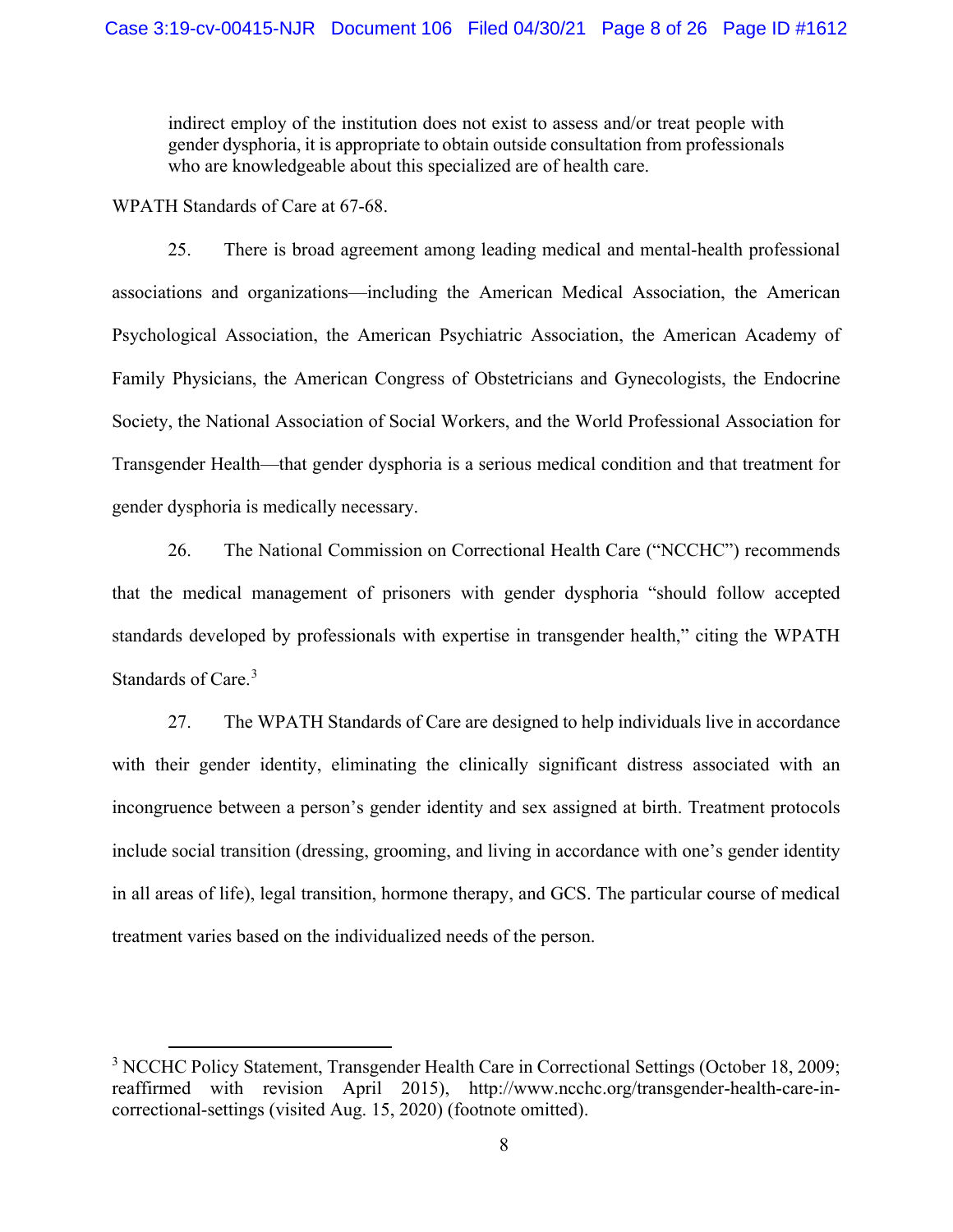## **II. Ms. Iglesias's History of Gender Dysphoria**

28. From a very young age, Ms. Iglesias has understood that she was a girl even though her body did not match who she knew herself to be. Ms. Iglesias expressed herself in what she understood to be a feminine manner.

29. At the age of 12, Ms. Iglesias even told her mother that she wanted to have GCS in order to live as a girl.

30. During childhood, Ms. Iglesias expressed herself in what she understood to be a feminine manner. As a result, Ms. Iglesias experienced physical and emotional abuse at the hands of her father who did not understand why she behaved femininely and identified as a girl.

31. After withdrawing from school in tenth grade, Ms. Iglesias began to socially transition, living her life as a woman. She wore her hair in stereotypically feminine styles, wore stereotypically feminine clothing, and took birth control as a method to develop breasts.

32. Ms. Iglesias entered BOP custody in 1994. Soon thereafter, in or around 1994, she was diagnosed with gender identity disorder by a Dr. Brian Gray, a BOP psychologist who treated her. In 2015, Dr. Lewis, BOP's Chief Psychologist, changed Ms. Iglesias's diagnosis from gender identity disorder to gender dysphoria to reflect the updated diagnosis in the DSM-V, published in 2013.

33. As a result of the BOP's medically insufficient treatment of her gender dysphoria, described further below, Ms. Iglesias has engaged in numerous acts of self-harm. This includes a 2009 attempt to castrate herself. Ms. Iglesias has experienced suicidal thoughts repeatedly because of the lack of effective treatment for her gender dysphoria. As a result, she has been placed on suicide watch several times by BOP staff.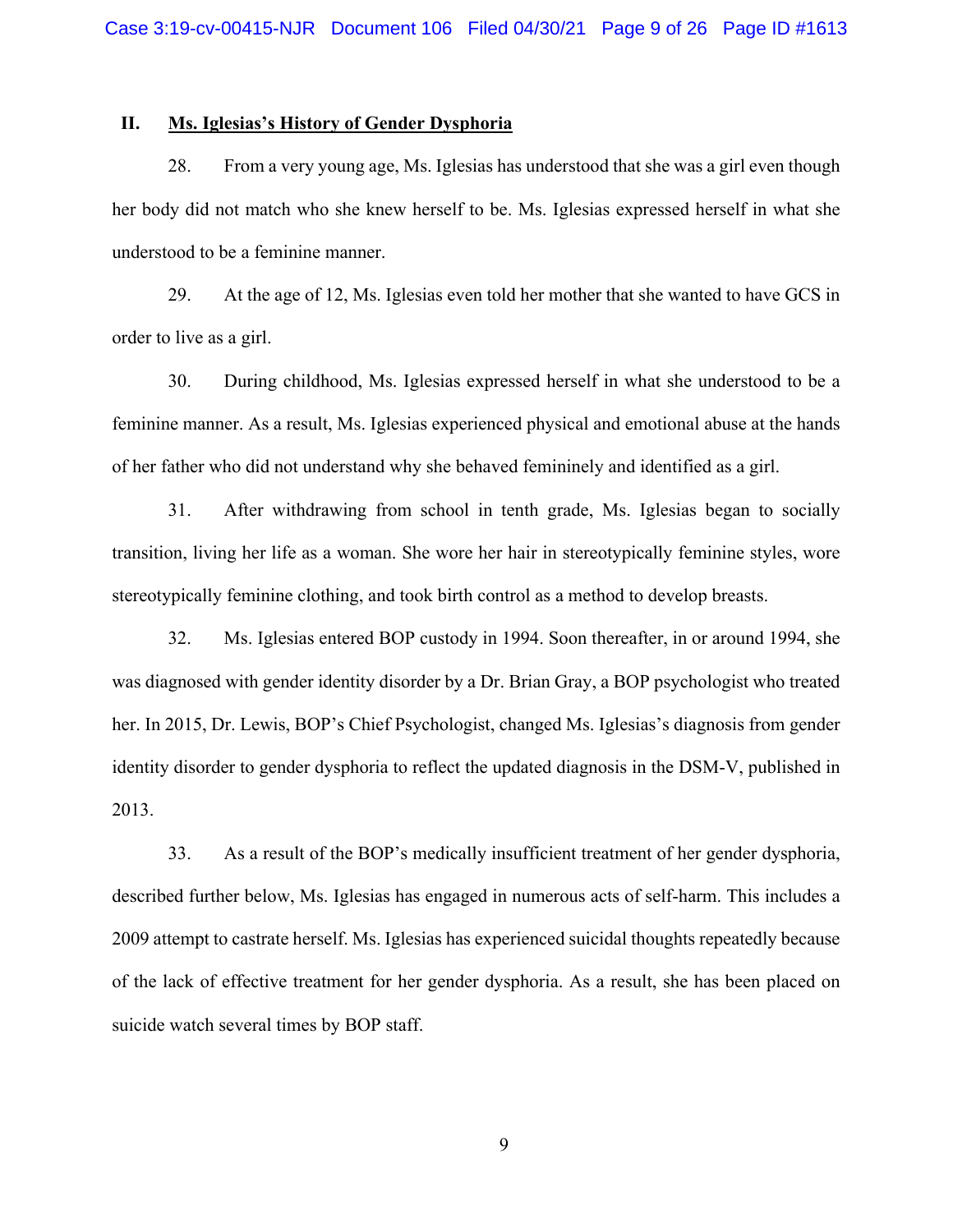34. Ms. Iglesias first requested hormone therapy from BOP medical staff in 2011, but was denied treatment. Four years later, in 2015, medical staff finally approved her to begin hormone therapy. She has experienced a number of changes in her secondary sex characteristics as a result of the hormone therapy, such as developing breasts.

35. Ms. Iglesias has done everything she can to live fully and authentically as a woman while in prison. She wears a bra and women's underwear and uses make up and female grooming items when they are available to her. However, she continues to be placed in a men's prison and some prison staff continue to refer to her by male pronouns. Misgendering and otherwise challenging and rejecting Ms. Iglesias's female gender by keeping her in a men's prison is devastating for her.

36. Despite receiving hormone therapy and her efforts to socially transition while housed in a men's prison, Ms. Iglesias continues to suffer from severe gender dysphoria, which has caused her extreme mental and physical anguish. She experiences severe depression, anxiety, and suicidal ideation as a result of the inadequacies in the treatment she is receiving. Ms. Iglesias has informed BOP medical staff that denying her the treatment she needs has caused her to experience suicidal ideation, anxiety, depression, and to engage in dangerous acts of selftreatment.

37. Ms. Iglesias's distress caused by being denied GCS (as discussed further below) is extreme and unremitting. To Ms. Iglesias, her genitalia feel like an abnormal and life-threatening growth on her body, like a malignant tumor from cancer that needs to be removed. She feels dirty and disgusted with seeing and touching genitals that are incongruent with her female gender identity.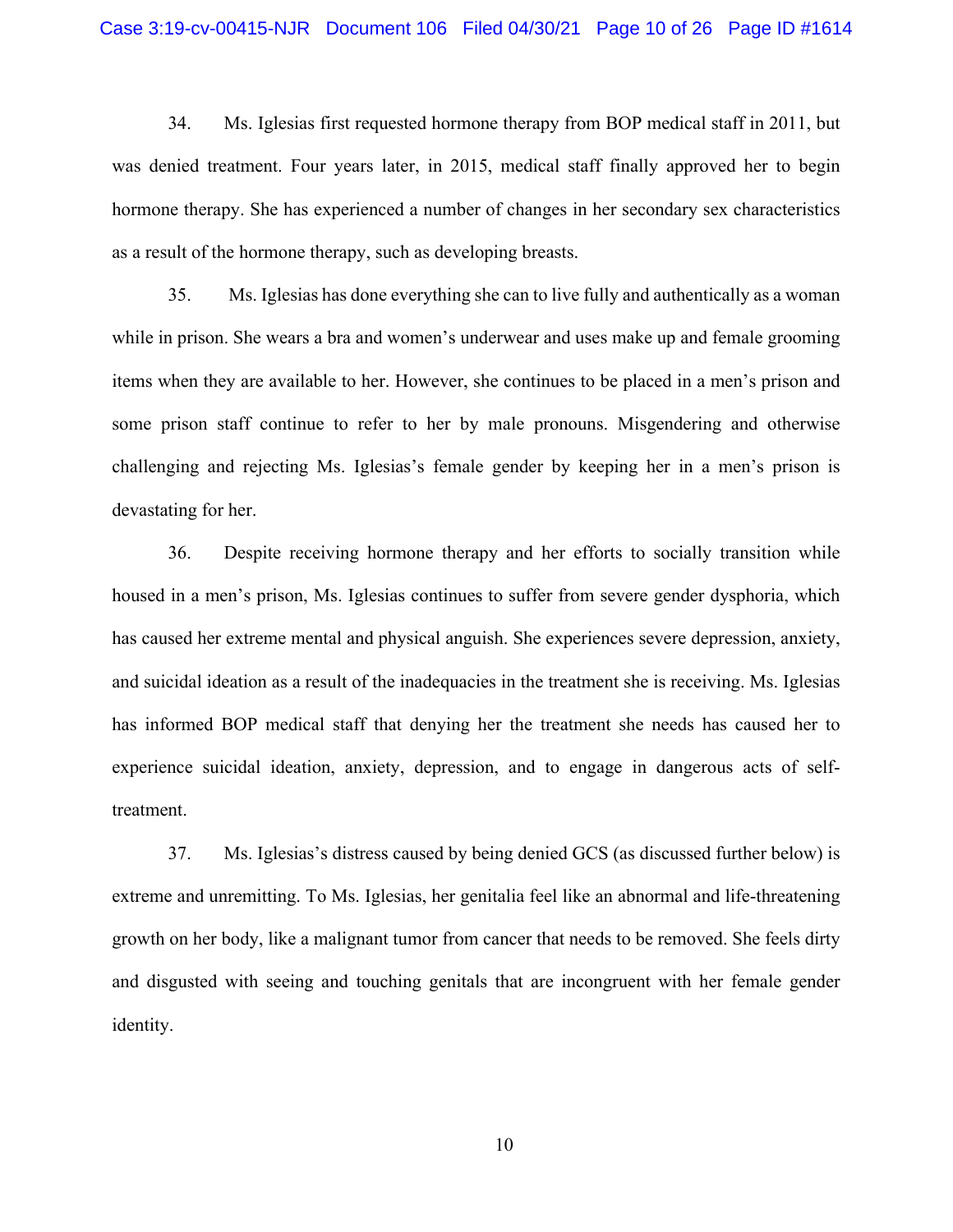38. Having stereotypically male facial hair further compounds Ms. Iglesias's distress but BOP has denied Ms. Iglesias's requests for permanent hair removal. Furthermore, even if shaving were an appropriate alternative, Ms. Iglesias is currently not permitted to shave every day. As a result, she has to endure being called a "bearded woman" by prison staff and other prisoners. This, and her placement in male facilities further increases the devastating impact of BOP's refusal to provide her GCS.

39. Notwithstanding her ongoing and extreme distress and psychological harm due to the deficiencies in her treatment, BOP continues to deny Ms. Iglesias transfer to a women's facility, permanent hair removal and GCS.

# **III. Defendants' Denials of Ms. Iglesias's Request for Gender Dysphoria Treatment**

# *A. Gender Confirmation Surgery*

40. Since 2016, Ms. Iglesias has made numerous formal and informal requests to be evaluated and approved for GCS to alleviate her extreme and unrelenting distress. While housed at USP-Marion, Ms. Iglesias has made requests to BOP staff members, including to Dr. Randall Pass, Clinical Director at USP-Marion, the clinical team at USP-Marion, and Hollingsworth.

41. Dr. Pass confirmed Ms. Iglesias met the WPATH criteria for GCS and should receive it.

42. Ms. Iglesias has also pursued administrative appeals to have her request for GCS approved.

43. On January 6, 2018, Ms. Iglesias appealed Hollingsworth's and the Regional Director's denials of her request for GCS to the Central Office Administrative Remedies Division. (Ex. 1, January 6, 2018 Remedy Appeal No. 920251-A1). In her appeal, Ms. Iglesias explained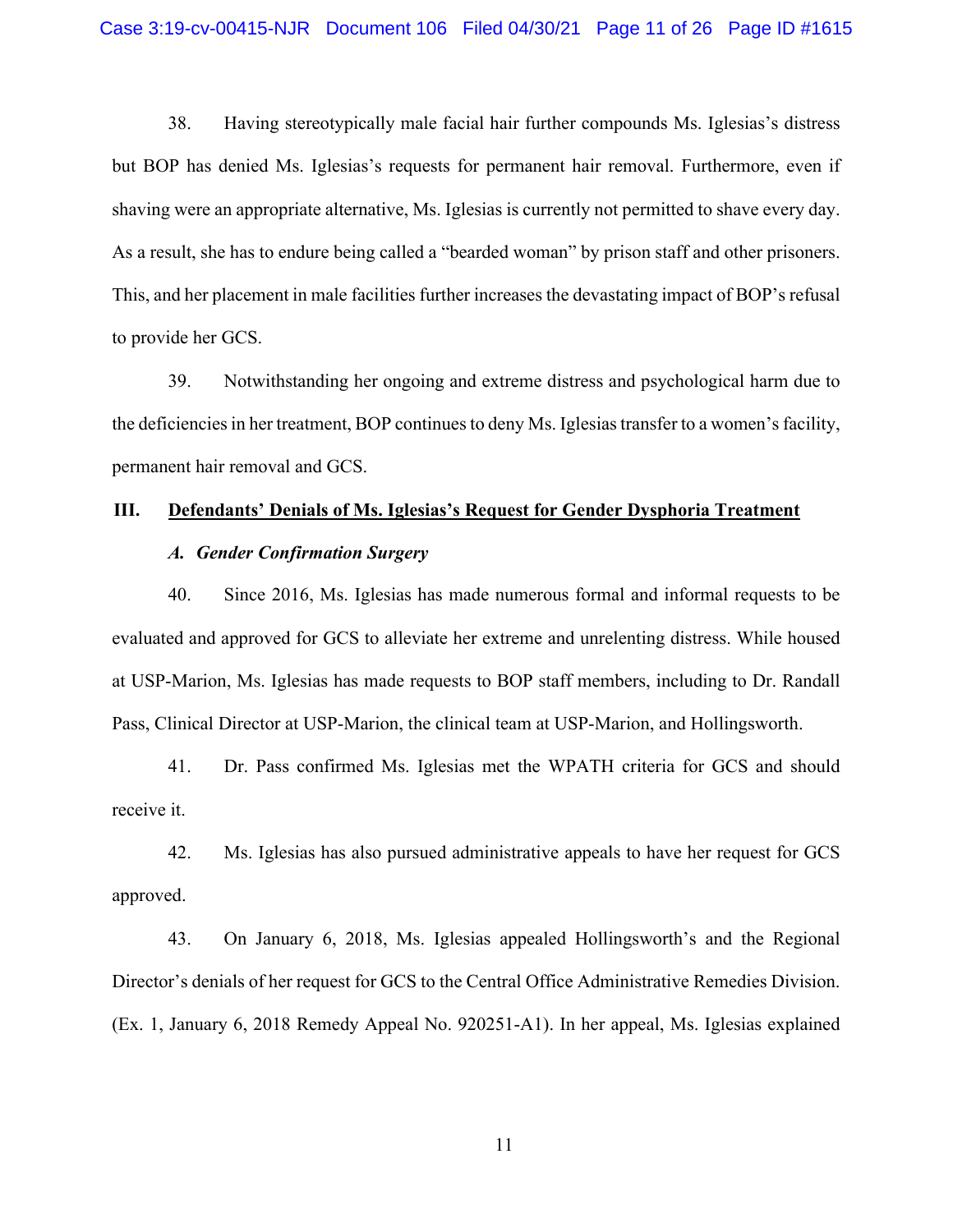#### Case 3:19-cv-00415-NJR Document 106 Filed 04/30/21 Page 12 of 26 Page ID #1616

that delaying GCS has caused her emotional and psychological distress, depression, anxiety, stress, and thoughts of self-mutilation.

44. On March 2, 2018, Defendant Connors issued his response acknowledging that BOP's Transgender Clinical Care Team ("TCCT"), which is overseen by the TEC, had received Ms. Iglesias's parent institution's request for her to receive GCS and deferring to the TCCT to make a decision. (Ex. 2, March 2, 2018 Remedy Response No. 920251-A1).

45. In November 2019, Iglesias was transferred from USP-Marion to FMC-Lexington for what she believed to be her final evaluation for approval for GCS.

46. On December 3, 2019, Ms. Iglesias filed an appeal to the Central Office Administrative Remedies Division requesting to receive GCS and all treatments necessary to prepare Ms. Iglesias for GCS, as called for by the WPATH Standards of Care.

47. On December 18, 2019, Ms. Iglesias had a consultation with Tammy C. Thomas, a Nurse Practitioner with the Endocrinology Department at University of Kentucky HealthCare. The consultation was arranged by BOP to evaluate Ms. Iglesias for GCS. After her evaluation, Ms. Thomas told Ms. Iglesias that she met the WPATH criteria for GCS, and would recommend surgery. However, Ms. Thomas also informed Ms. Iglesias that there were no surgeons in the State of Kentucky with any expertise or experience in performing GCS.

48. On March 13, 2020, in response to Ms. Iglesias's December 3, 2019 Remedy Appeal, Defendant Connors, who is not a medical doctor or psychologist, issued the BOP's response determining that Ms. Iglesias does not qualify for GCS for two reasons: (1) she does not meet the qualifications to be transferred to a female facility; and (2) her hormone levels "have not been maximized or stabilized." (Ex. 3, March 13, 2020 Remedy Response No. 991304-A1).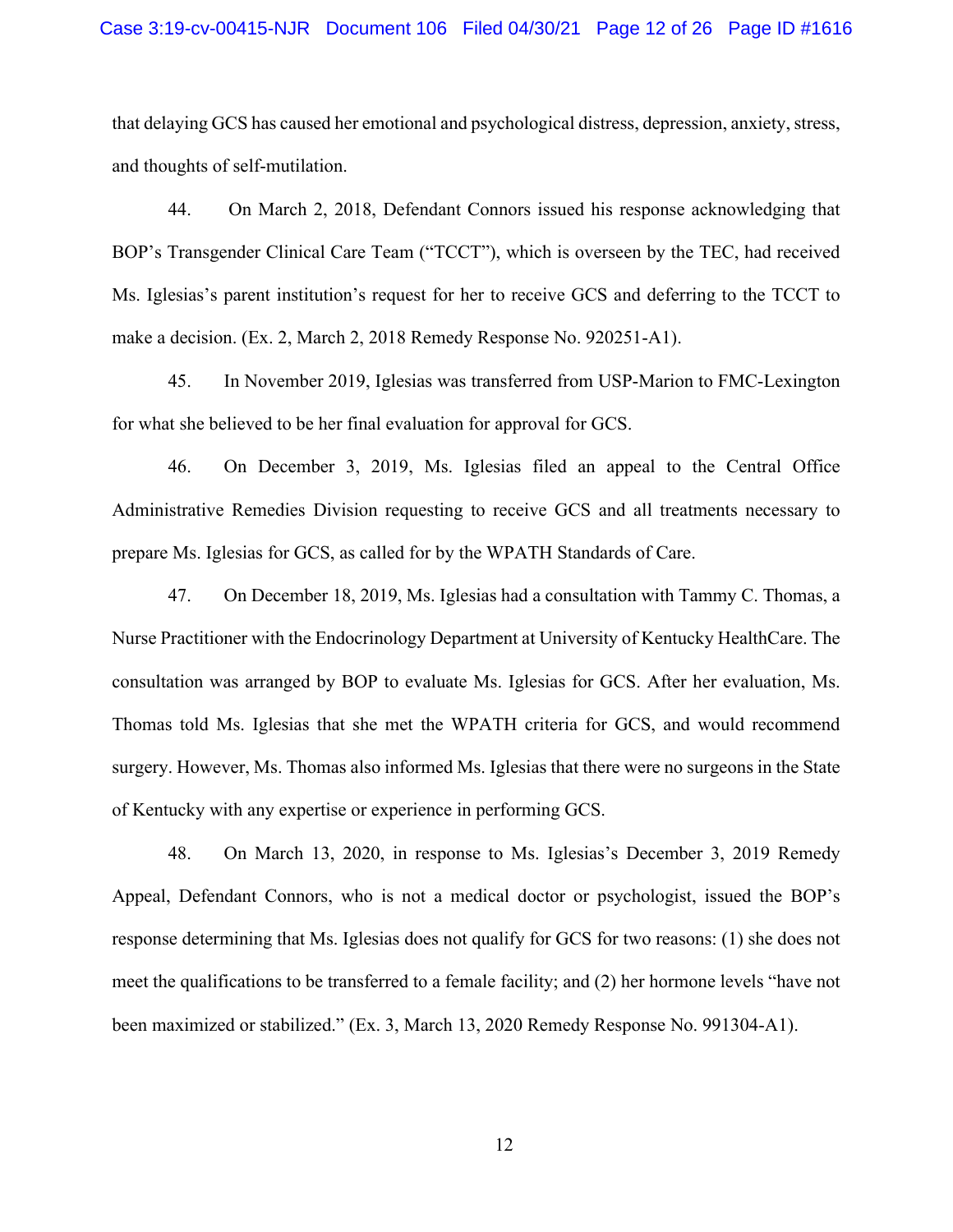# *B. Transfer to a Women's Prison*

49. Defendants BOP, Connors, Allen, Bina, McLearen, Scarantino, Sproul and Lewis and non-defendant Hollingsworth have also denied Ms. Iglesias's requests to transfer to a women's prison.

50. Transferring Ms. Iglesias to a women's prison would also allow Ms. Iglesias to live in accordance with her gender identity by permitting her to further socially transition (e.g., dressing, grooming, and living in accordance with her gender identity in all areas of life), which is medically necessary treatment for gender dysphoria as set forth in the WPATH Standards of Care. (WPATH Standards of Care at 9, 68, 106). This treatment for Ms. Iglesias is severely impaired while she remains in a men's facility.

51. There is no legitimate penological purpose for BOP to refuse to house Ms. Iglesias at a women's facility.

52. In pursuit of this necessary treatment, Ms. Iglesias has made repeated requests and appeals for transfer to a women's prison. To date, all of these requests have been denied by Defendants.

53. For example, on November 21, 2016 Ms. Iglesias requested a transfer to a women's facility by sending a request to Loretta Lynch, the United States Attorney General at that time. Her request was forwarded to the warden at the Federal Correctional Complex in Butner, North Carolina. Ms. Iglesias received a response on December 21, 2016, stating that her request was "under review as part of an ongoing process." (Ex. 4, December 21, 2016 Response).

54. On May 31, 2017, Ms. Iglesias appealed the Regional Director's decision denying her request to be transferred to a women's facility to the Central Office Administrative Remedies Division. In her appeal, Ms. Iglesias explained that she is "transitioning to a female with the end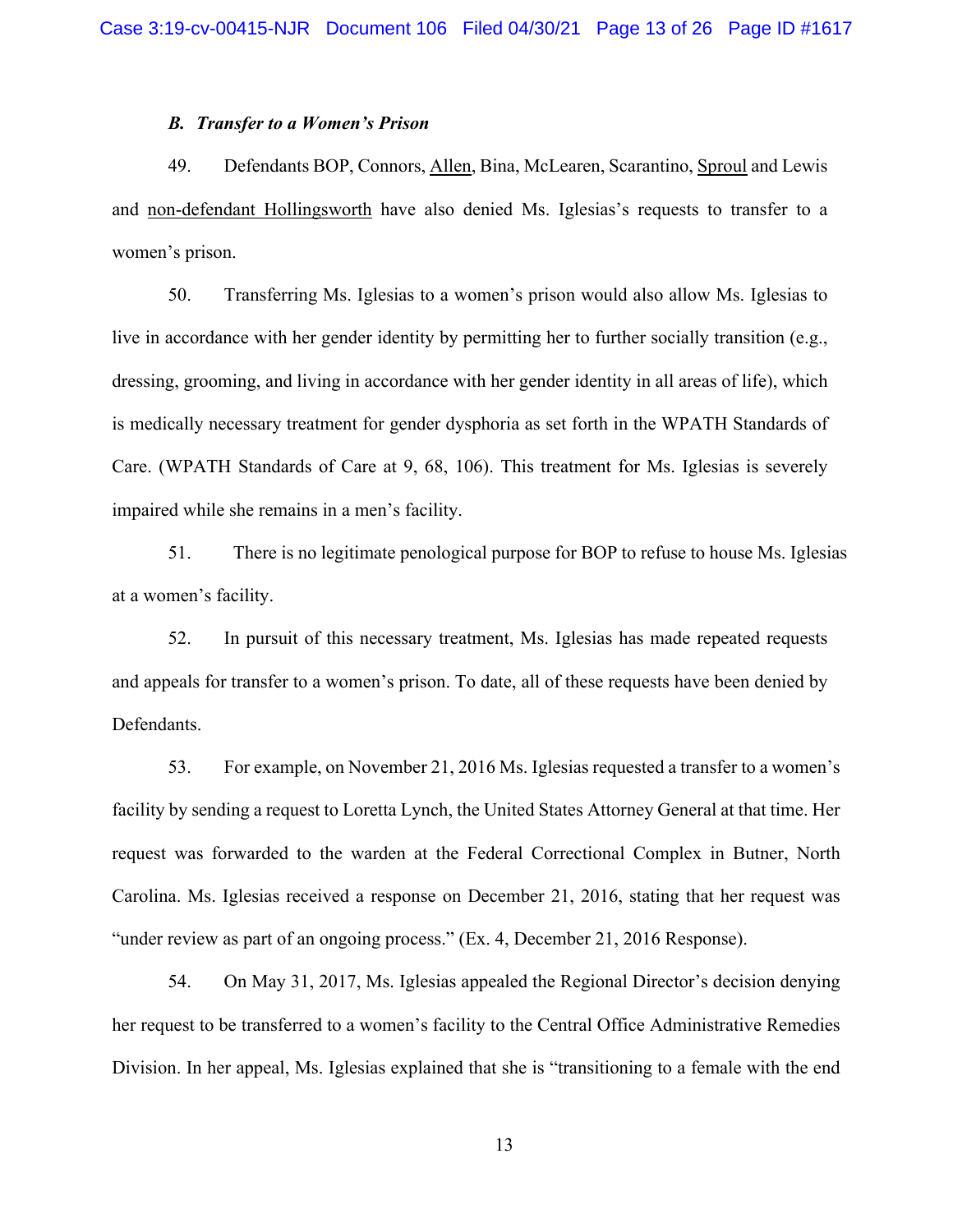#### Case 3:19-cv-00415-NJR Document 106 Filed 04/30/21 Page 14 of 26 Page ID #1618

result of having gender affirming surgery. Part of my treatment is to live 'real time experience' as a female and gender consolidation meaning female. I request this transfer to a female prison so that I can continue my treatment, the next phase, as well [as it will] be safer for me." (Ex. 5, May 31, 2017 Remedy Appeal No. 897368 at 1).

55. On July 6, 2017, Defendant Connors responded, acknowledging Ms. Iglesias's request as "repetitive" of earlier appeals for transfer to a women's prison but denied her appeal. (Ex. 6, July 6, 2017 Remedy Response at 1).

56. Defendant's Connors denied Ms. Iglesias's renewed appeals for transfer as recently as March 13, 2020. In response to Ms. Iglesias's appeal for GCS, Defendant Connor's recognized that "[g]ender-affirming surgery is considered after real life experience in your preferred gender." (Ex. 3, March 13, 2020 Remedy Response No. 991304 at 1). Despite recognizing the need for Ms. Iglesias to socially transition in order for her to receive GCS, Defendant Connors stated that Ms. Iglesias had been "reviewed for transfer to a female facility" but that "it was determined that [her] current designated facility is appropriate." (*Id*.).

57. On the same day as Defendant Connor's March 24, 2020 denial, Ms. Iglesias filed another request, this time to the Warden at FMC-Lexington, to be transferred to a women's facility in order to have "real time living experience" as a woman to treat her gender dysphoria. As she explained, "I have been on hormone therapy for 5 years with a diagnosis of Gender Dysphoria, my hormone levels for well over 4 years have been consistent with female levels. . . . [I]n order for me to complete my existence as a woman, I have to complete the 'real time living as the gender desired, female.' … I have severe gender dysphoria because without [GCS] I see no normal life and it is torturous to live life daily without GCS." (Ex. 7, March 24, 2020 Request to Staff at 1).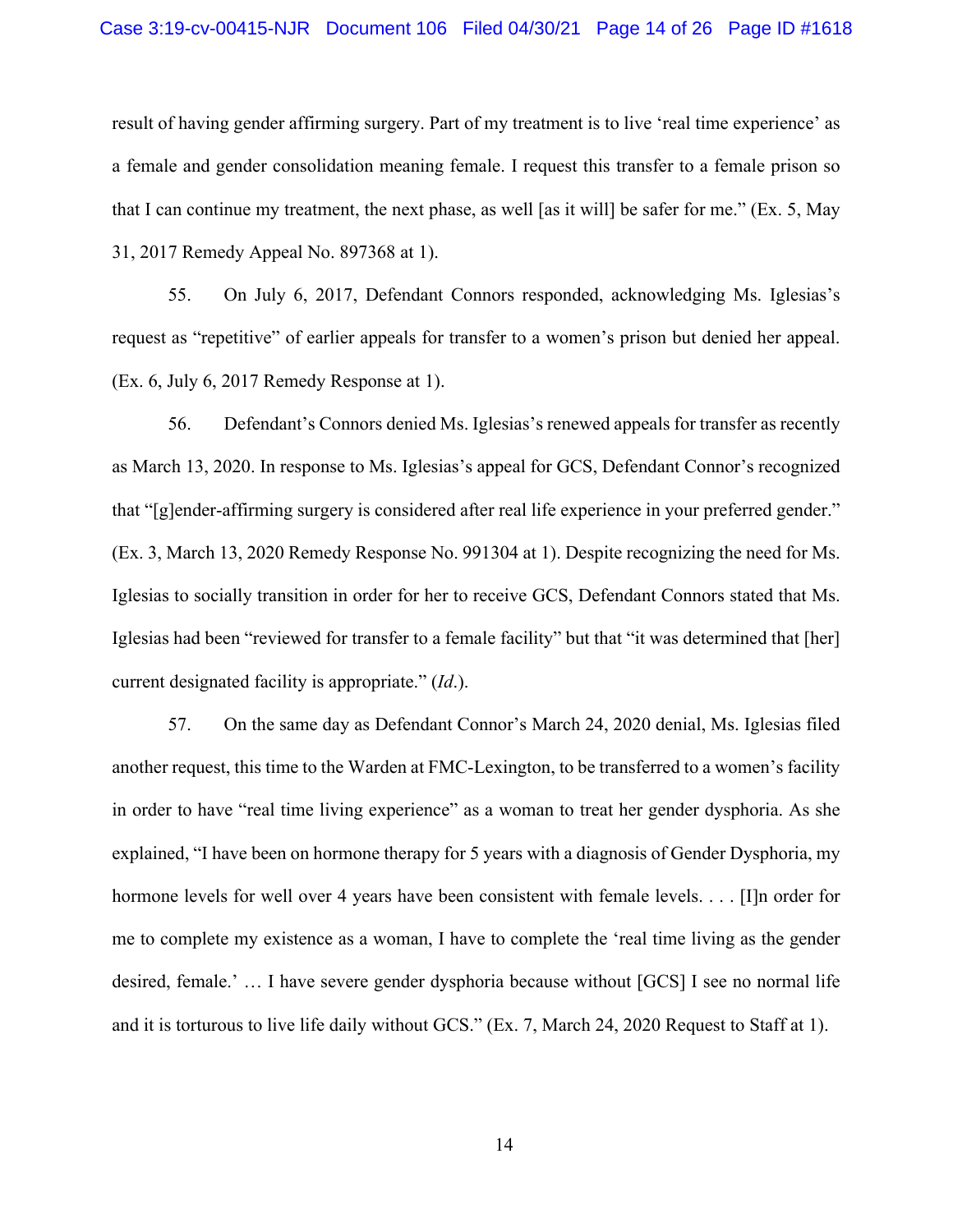58. Defendant BOP, Defendants Bina, McLearen, Scarantino, and Lewis, as members of the TEC, and Defendant Allen, as Medical Director of the BOP, in addition to Defendant Connors, have reviewed Ms. Iglesias's requests to transfer to a women's prison as part of the necessary treatment for her severe gender dysphoria. Defendants know of Ms. Iglesias's medical condition and that she is transgender, but Defendants have failed to authorize Ms. Iglesias's transfer to a women's prison.

## *C. Hair Removal*

59. Defendants BOP, Connors, Allen, Bina, McLearen, Scarantino, Sproul, and Lewis and non-defendant Hollingsworth have also failed to provide Ms. Iglesias medically necessary treatment for permanent hair removal treatment even though Ms. Iglesias's body and facial hair has and continues to cause her extreme anxiety and distress, which she has been unable to relieve by shaving.

60. Hollingsworth and BOP's Regional Director denied Ms. Iglesias's requests for hair removal, so she appealed on March 7, 2018. On April 6, 2018, Defendant Connors denied her appeal on the grounds that Ms. Iglesias did not report major emotional or environmental problems during her last encounter with Psychological Services and that her clinical provider had not indicated the need for hair removal as part of her treatment for gender dysphoria.

61. Repeatedly denying Ms. Iglesias social transition, permanent hair removal and surgery have caused her extreme and longstanding emotional and psychological distress, depression, anxiety, stress, and thoughts of self-mutilation.

62. Despite Ms. Iglesias's diagnosis of gender dysphoria, her repeated requests for GCS, transfer to a women's prison, and hair removal, Dr. Pass's recommendation for GCS, and a recommendation for GCS from Nurse Practitioner Thomas at the Endocrinology Department of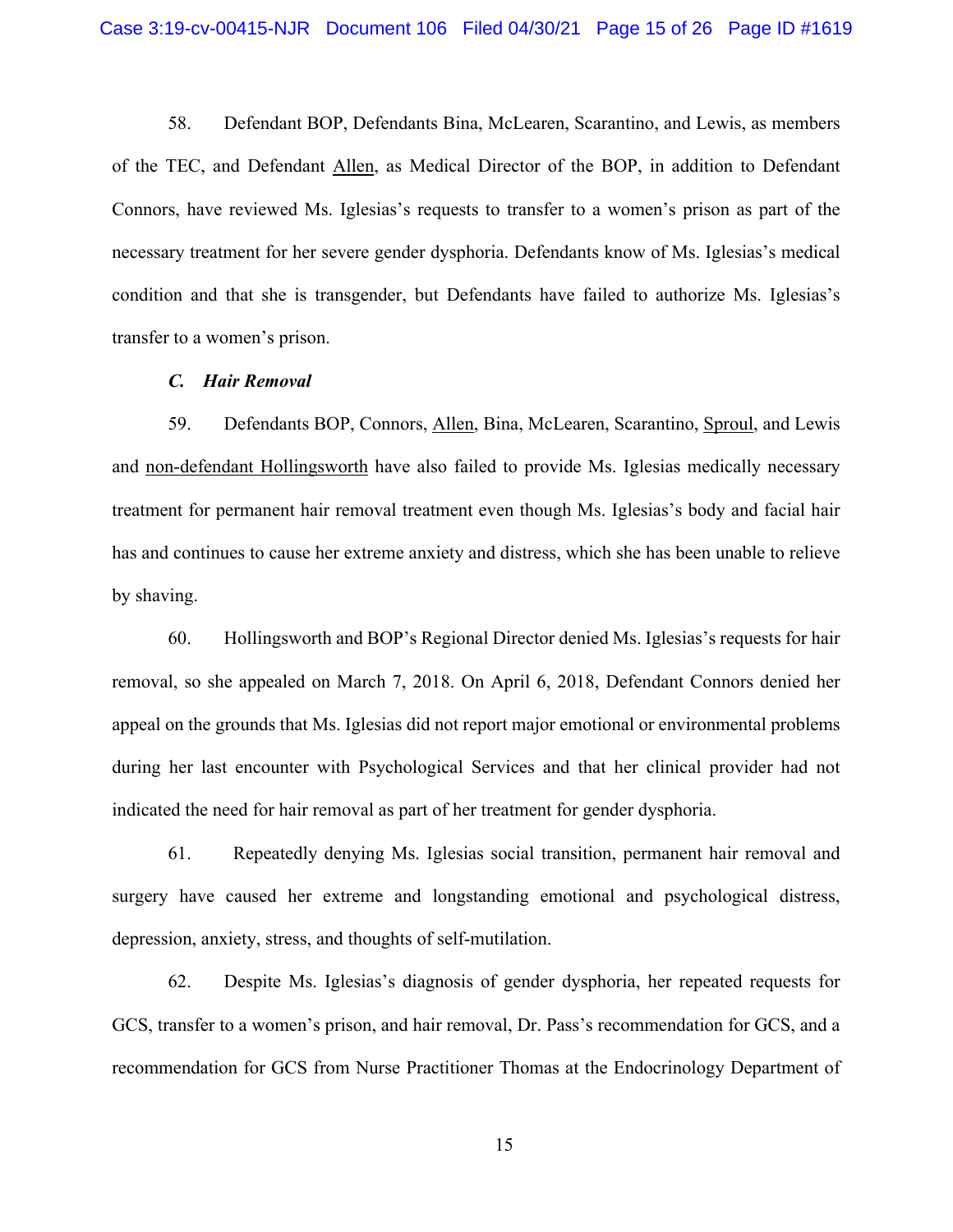UK HealthCare, Defendants have refused to provide her with the medically necessary care she requires. Defendants BOP, Connors, Allen, Bina, McLearen, Scarantino, and Lewis are aware of her serious and untreated gender dysphoria and her need for medical treatment in the form of GCS, transfer to a women's prison, and permanent hair removal to address her depression, anxiety, and suicidality because of Ms. Iglesias's persistent requests for GCS, as well as the recommendations from BOP and UK HealthCare professionals that she be evaluated for surgery.

# **IV. The BOP's Discriminatory Changes to Its Transgender Offender Manual**

63. Since January 2017, the Federal Bureau of Prisons has followed Program Statement No. 5200.04,<sup>4</sup> the "Transgender Offender Manual" ("TOM"). The TOM's purpose is "[t]o ensure the Bureau of Prisons ("BOP") properly identifies, tracks, and provides services to the transgender population." *Id*. at § 1.

64. The TOM created the TEC "to offer advice and guidance on unique measures related to treatment and management needs of transgender prisoners and/or prisoners with [gender dysphoria], including designation issues." *Id*. § 3(a)(5). It provided that the council would "recommend housing by gender identity when appropriate." *Id.*

65. The TOM referenced the implementing regulations of the Prison Rape Elimination Act of 2003, 28 C.F.R pt. 115 ("PREA regulations").

66. On May 11, 2018, the BOP approved Change Notice No. 5200.04 CN-1<sup>5</sup> ("Change") Notice").

67. The purported purpose of the Change Notice "is to ensure that the TEC considers issues related to prison management and security in determining appropriate housing of

<sup>4</sup> https://www.bop.gov/policy/progstat/5200.04.pdf.

<sup>5</sup> https://www.bop.gov/policy/progstat/5200-04-cn-1.pdf.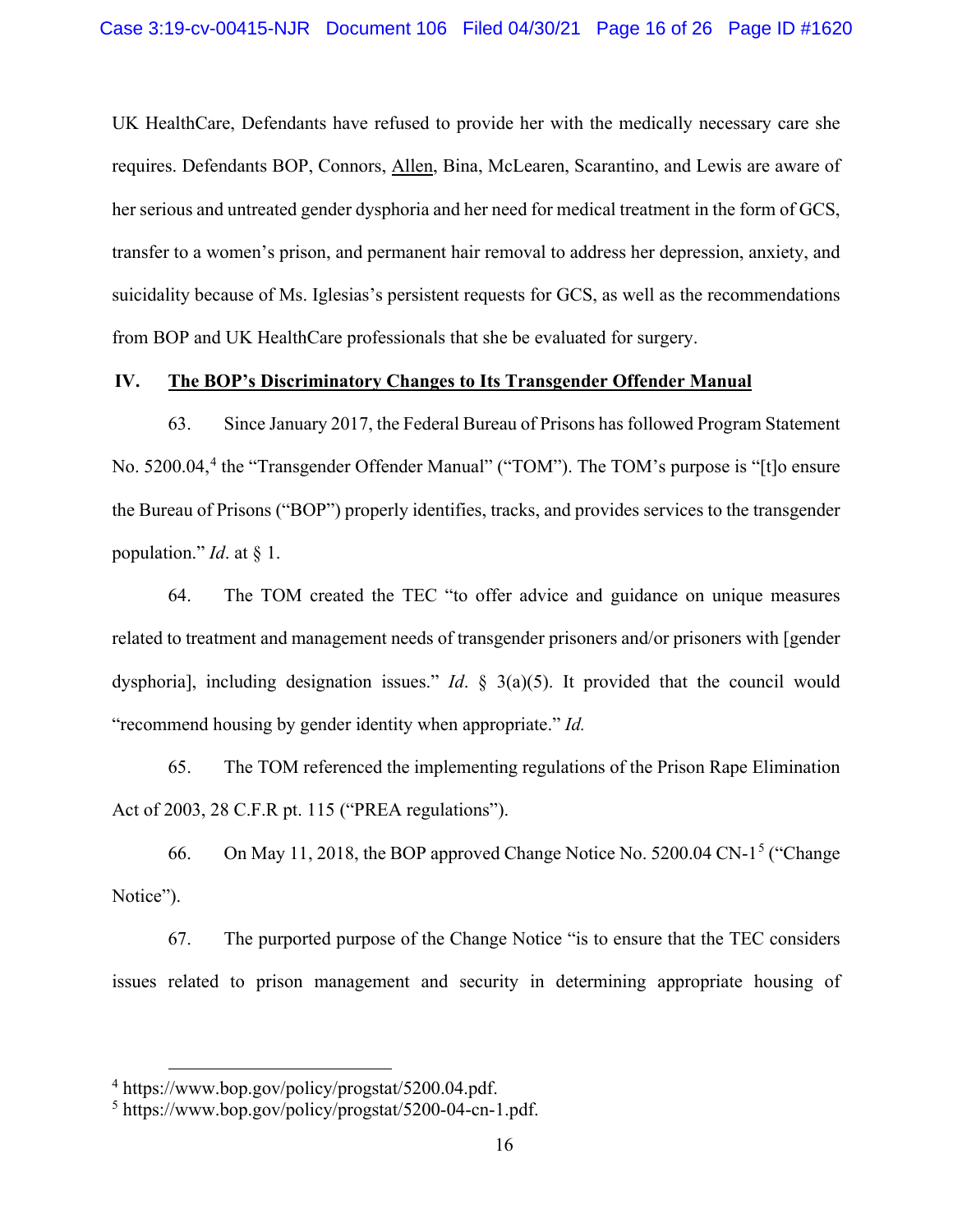transgender inmates, including risks posed to staff, other inmates, and members of the public," and to "establish appropriate expectations for the inmate population concerning designations." *Id*. at 1.

68. The Change Notice removed the sentence that read: "The TEC will recommend housing by gender identity when appropriate" and added that although "[i]n deciding the facility assignment for a transgender or intersex inmate, the TEC should make the following assessments on a case-by-case basis," nevertheless "[t]he TEC will use biological sex as the initial determination for designation." It also added that "[t]he designation to a facility of the inmate's identified gender would be appropriate only in rare cases after consideration of all of the above factors and where there has been significant progress towards transition as demonstrated by medical and mental health history." *Id.* at 3.

69. The Change Notice fails to define "biological sex" or explain how the TEC determines a person's "biological sex." However, because it distinguishes "biological sex" from "gender identity," "biological sex" apparently refers to someone's sex assigned at birth. *See generally id.*

70. The Change Notice also fails to explain why the designation of transgender person to a facility consistent with that person's gender identity "would be appropriate only in rare cases" and only "where there has been significant progress towards transition." *See id*. at 4.

71. On information and belief, Ms. Iglesias states that since the change notice Defendants have assigned transgender prisoners to facilities solely based on their sex assigned at birth and have failed to transfer any transgender prisoners to facilities that accord with their gender identity, rather than their sex assigned at birth.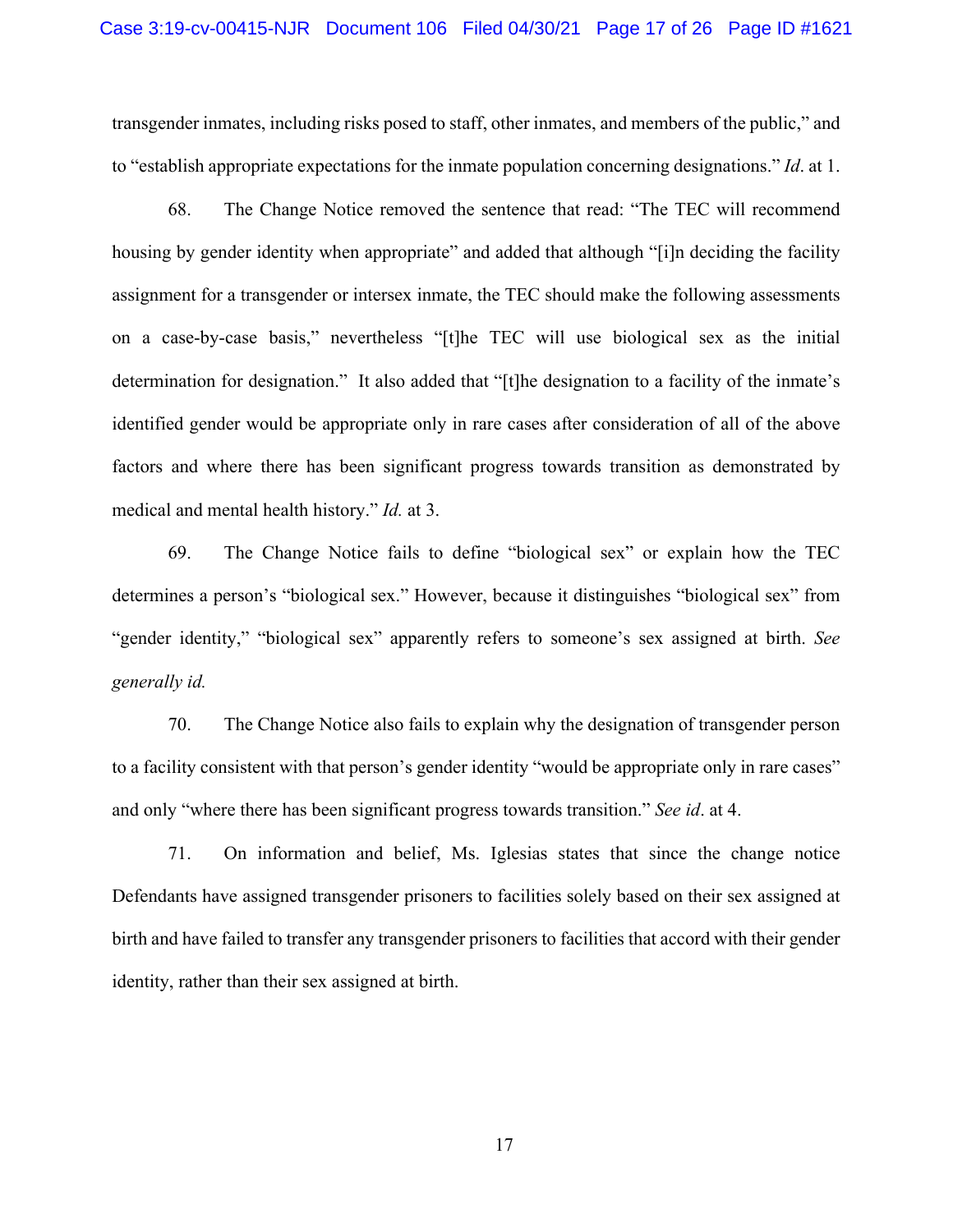# **V. BOP Knows that Placing Transgender Prisoners, Such As Ms. Iglesias, in Prisons Based On Their Sex Assigned At Birth Puts Them At a Substantial Risk of Harm**

72. According to the National PREA Resource Center:<sup>6</sup> "Being transgender is a known risk factor for being sexually victimized in confinement settings." *See* National PREA Resource Center, at https:/www.prearesourcecenter.org/node/3927.

73. Additionally, the U.S. Department of Justice's Bureau of Justice Statistics reported in 2014 that almost 40% of transgender prisoners reported sexual victimization in state and federal prisons—a rate that is ten times higher than for prisoners in general. U.S. Dep't of Justice, Bureau of Justice Statistics, *Sexual Victimization in Prisons and Jails Reported by Inmates, 2011-12*, *Supplemental Tables: Prevalence of Sexual Victimization AmongTransgender Adult Inmates*, Dec.

2014.<sup>7</sup>

74. Under the PREA regulations, BOP officials are required to make an individualized

determination of appropriate housing when it comes to housing assignments for transgender

prisoners. The regulation states:

In deciding whether to assign a transgender or intersex inmate to a facility for male or female inmates, and in making other housing and programming assignments, the agency shall consider on a case-by-case basis whether a placement would ensure the inmate's health and safety and whether the placement would present management or security problems.

28 C.F.R. § 115.42(c).

75. PREA regulations also require BOP officials to give serious consideration to an

prisoner's own subjective views of his or her own safety. *See* Section 115.42(d) ("A transgender

<sup>6</sup> The National PREA Resource Center (PRC) is a project of the U.S. Department of Justice Bureau of Justice Assistance. The PRC's aim is to provide assistance to those responsible for state and local adult prisons and jails, juvenile facilities, community corrections, lockups, tribal organizations, and prisoners and their families in their efforts to eliminate sexual abuse in confinement. *See* National PREA Resource Center, at https://www.prearesourcecenter.org/about.

 $\frac{7 \text{ https://www.bjs.gov/content/public/pdf/svpir1112} \text{ st.pdf.}}{7 \text{ https://www.bjs.gov/content/public/pdf/svpir1112} \text{ st.pdf.}}$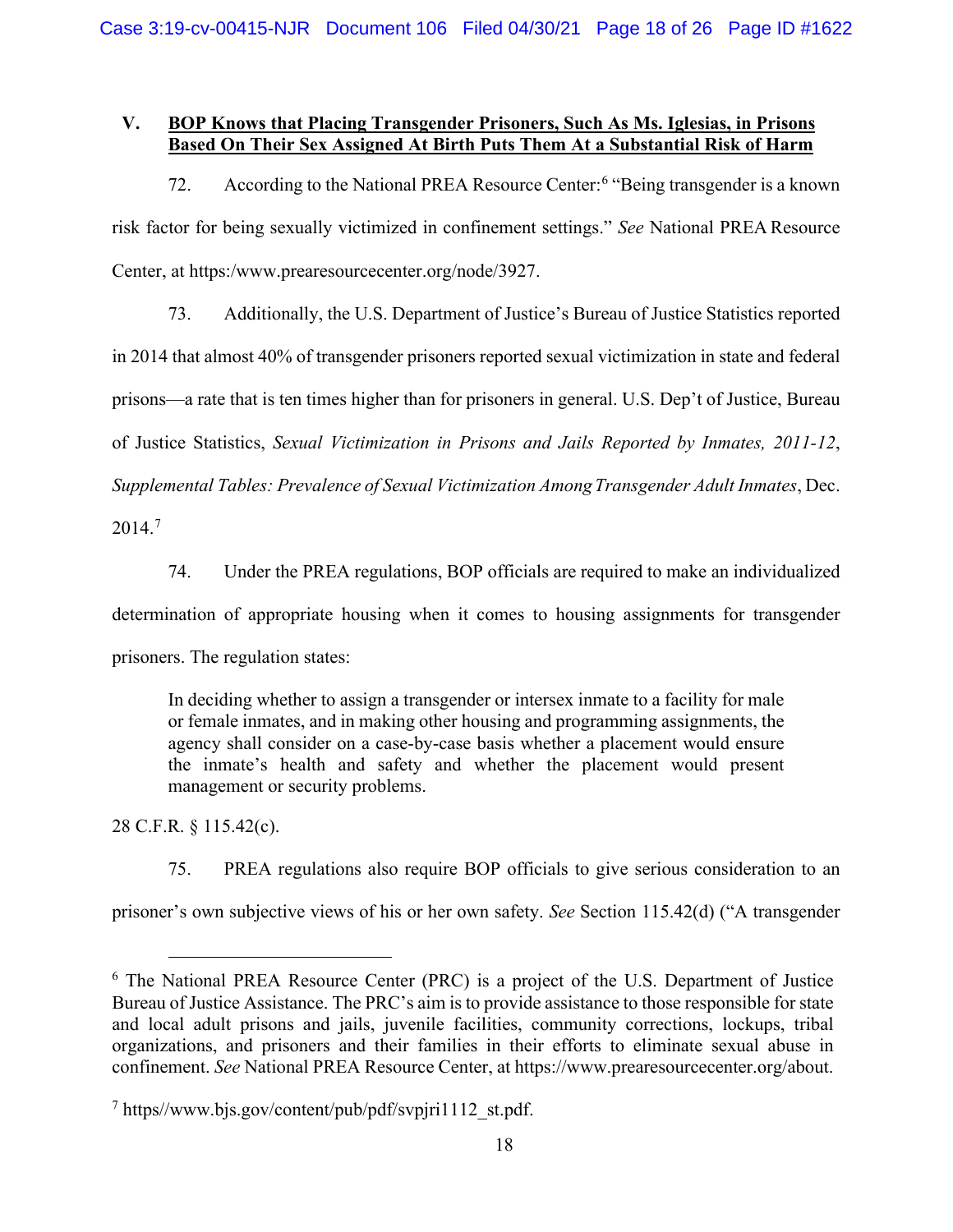#### Case 3:19-cv-00415-NJR Document 106 Filed 04/30/21 Page 19 of 26 Page ID #1623

or intersex inmate's own views with respect to his or her own safety shall be given serious consideration.").

76. PREA's requirements and its focus on protecting the health and safety of transgender prisoners, as well as numerous widely circulated studies regarding the high risk of sexual abuse faced by transgender women in federal prisons and jails, have placed all Defendants on notice of the serious risks that Ms. Iglesias faces by being held in male facilities and by Defendants' refusal to transfer Ms. Iglesias to a women's facility.

77. BOP purports to comply with PREA regulations, but it has clearly not done so with respect to Ms. Iglesias.

78. BOP's treatment of Ms. Iglesias not only runs counter to PREA regulations, but it is also counter to generally professional accepted standards in the medical and mental health fields.

79. The American Medical Association (AMA) has issued a policy statement supporting prison housing policies that allow transgender prisoners to be placed in correctional facilities that reflect their affirmed gender status.

80. As AMA Immediate Past Chair Patrice A. Harris, M.D. stated, "[t]he problem facing the safety and health of transgender prisoners is severe and well-documented.… Transgender prisoners are disproportionately the victims of sexual assault, suffering higher rates of sexual assault than general population inmates." *See* American Medical Association, *AMA Urges Appropriate Placement of Transgender Prisoners* (June 11, 2018), at https://www.amaassn.org/press-center/press-releases/ama-urges-appropriate-placement-transgender-prisoners.

81. Further, the WPATH Standards of Care provide that:

Housing and shower/bathroom facilities for transsexual, transgender, and gender nonconforming people living in institutions should take into account their gender identity and role, physical status, dignity, and personal safety. Placement in a single-sex housing unit, ward, or pod on the sole basis of the appearance of the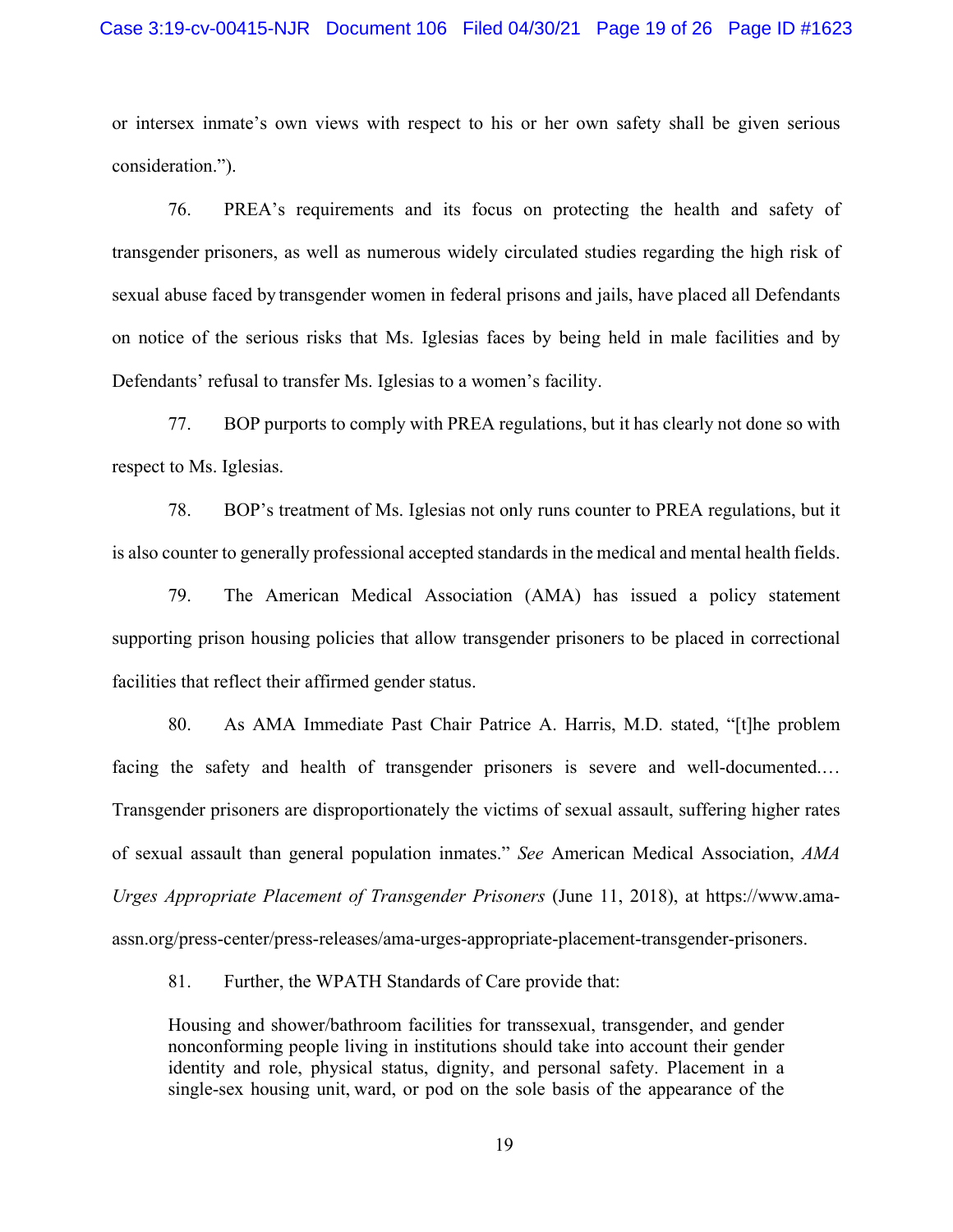external genitalia may not be appropriate and may place the individual at risk for victimization.

Institutions where transsexual, transgender, and gender nonconforming people reside and receive health care should monitor for a tolerant and positive climate to ensure that residents are not under attack by staff or other residents.

WPATH Standards of Care at 67.

# **VI. Defendants Know Ms. Iglesias Has Suffered Abuse, and Faces a Substantial Risk of Additional Abuse, Because She Is Denied Housing In a Women's Prison**

82. Since entering BOP custody in 1994, Ms. Iglesias has been exclusively housed in male prisons.

83. While in BOP custody Ms. Iglesias has been subjected to extensive sexual abuse, physical abuse, and harassment by BOP staff and other prisoners. Most recently, she was abused and harassed while in BOP custody at FMC-Lexington.

84. Ms. Iglesias has made numerous requests to BOP staff to be transferred to a women's facility in order to avoid further harm. (See ¶¶ 48 to 57 above.)

85. Ms. Iglesias reported numerous instances of sexual abuse, including rape, physical abuse, and/or harassment in 2001, 2013, 2015, 2016, 2017, 2019, and 2020. (*See* Ex. 8, June 16, 2017 BOP Psych. Services Report at 1; Ex. 9, November 22, 2019 BOP Health Services Report at 3-4; Ex.10, February 25, 2020 Client Medical Record at 9). Ms. Iglesias requested to be placed in protective custody. While some of these requests were granted, being placed in protective custody did not prevent her from being harmed by other prisoners or prison staff.

86. During Ms. Iglesias's time in BOP custody, other prisoners have frequently exposed themselves to her, groped her, and demeaned her in other ways, including by asking to see her breasts.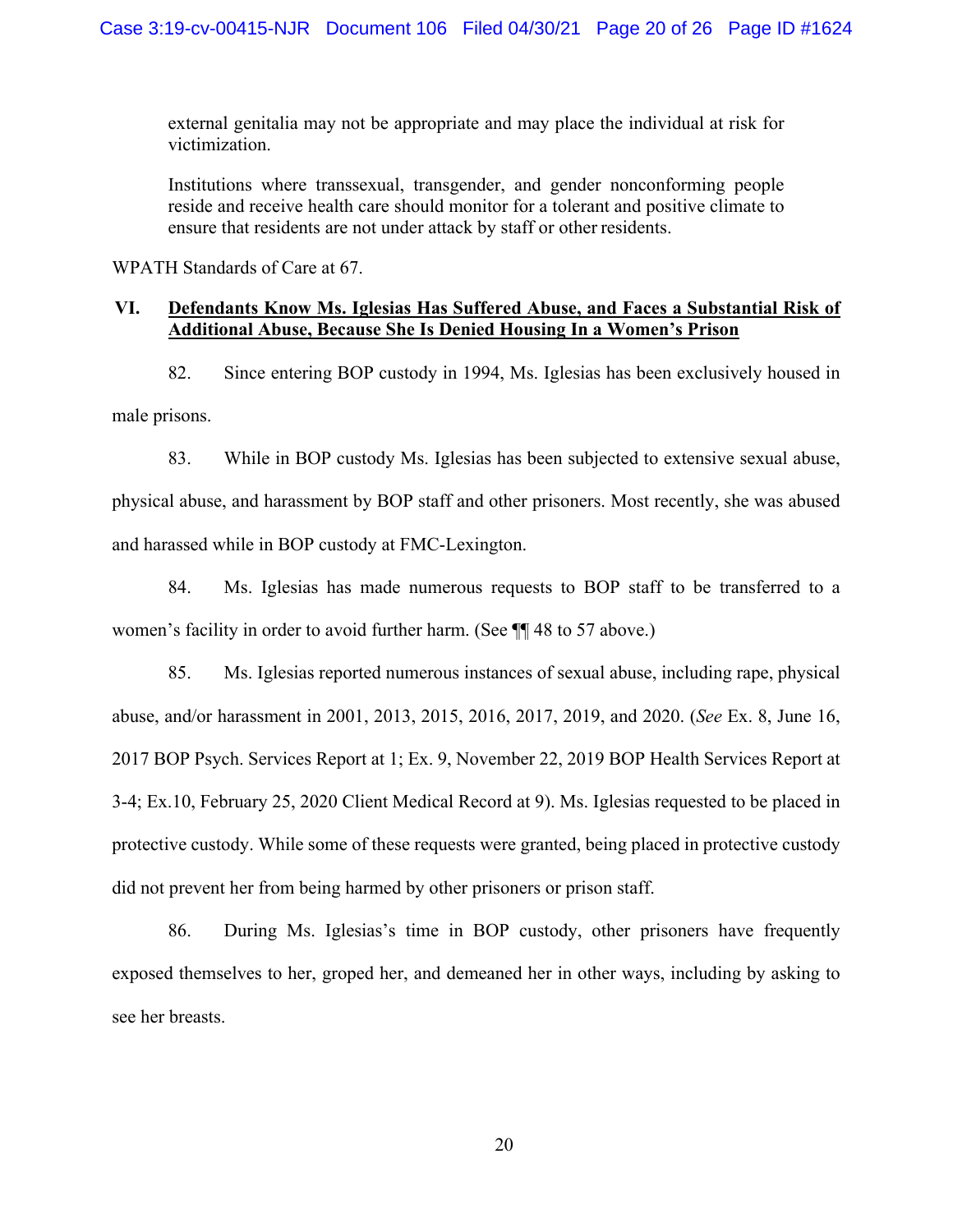#### Case 3:19-cv-00415-NJR Document 106 Filed 04/30/21 Page 21 of 26 Page ID #1625

87. Ms. Iglesias has suffered numerous sexual assaults in BOP custody because of her transgender status. In November 2019, Ms. Iglesias was raped by another prisoner. (*See* 9, November 22, 2019 BOP Health Services Clinical Encounter at 3-4).

88. In January 2020, Ms. Iglesias was held hostage by her cell mate. This male prisoner objected to being housed with a transgender woman and would not release her until prison staff used force to get him to release Ms. Iglesias.

89. Also in January 2020, when Ms. Iglesias refused to allow a male prisoner to prostitute her, he placed a "hit" on her, offering to pay \$500 to another prisoner for the opportunity to hurt Ms. Iglesias. BOP staff at FMC-Lexington entered a separation order between this prisoner and Ms. Iglesias, but Ms. Iglesias continues to be at serious risk due to his presence in the same facility.

90. In addition to BOP's failure to keep Ms. Iglesias safe, BOP staff at FMC-Lexington have threatened to lock Ms. Iglesias in a cell with a convicted sex offender if she does not refrain from making complaints about her safety and need for medical treatment.

91. Ms. Iglesias lives in constant fear of further physical or sexual violence as a result of being a transgender woman in a male prison. Ms. Iglesias should not have to await the next act of violence to be placed in a women's facility.

92. Transferring Ms. Iglesias to women's facility would reduce the serious risk of physical and sexual violence she faces every day that she is in a men's prison.

93. There is no legitimate penological purpose for BOP to refuse to house Ms. Iglesias at a women's facility. Defendants BOP, Carvajal, Bina, Allen, Sproul, Connors, McLearen, Scarantino, and Lewis are aware that Ms. Iglesias has been severely harmed and continues to be at risk of physical and sexual violence as a result of being housed in a male prison. Defendants are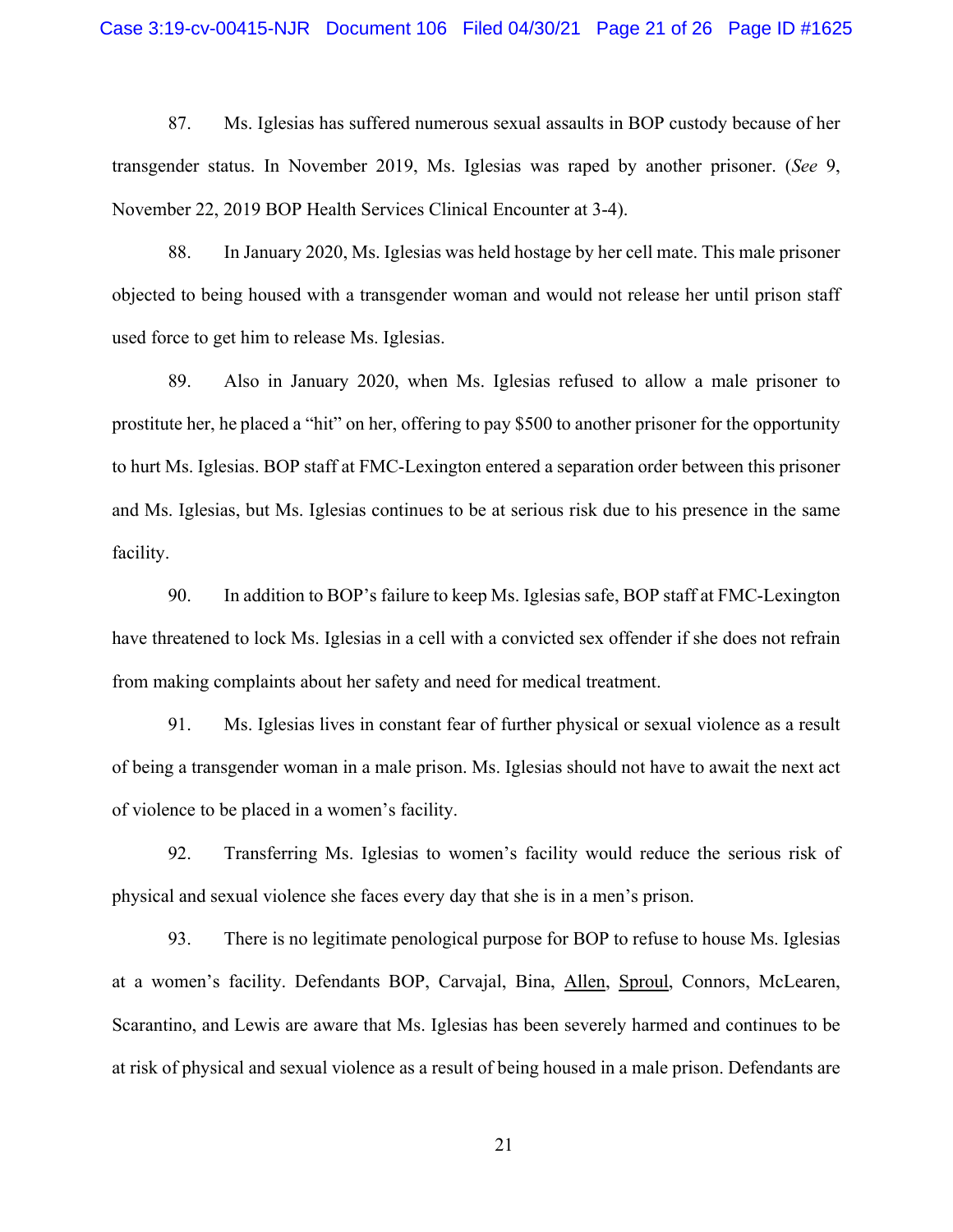further aware that transferring Ms. Iglesias to a women's prison would significantly reduce the risk of further physical and sexual violence. Yet Defendants have and continue to deny her requests for transfer to a women's prison.

94. As a result of BOP's inaction, Ms. Iglesias has suffered and will continue to suffer irreparable harm, including severe and ongoing distress and psychological harm and the known and substantial risk of sexual and physical abuse and harassment by other prisoners and correctional staff.

## **CLAIMS FOR RELIEF**

## **FIRST CLAIM FOR RELIEF**

# **Failure to Provide Medically Necessary Treatment in Violation of the Eighth Amendment**

*Against BOP, Defendant Carvajal, Defendant Bina, Defendant Connors, Defendant Sproul, Defendant Allen, Defendant McLearen, Defendant Scarantino, Defendant Lewis*

95. Ms. Iglesias repeats and re-alleges the allegations in paragraphs 1 - 93 as if fully set forth herein.

96. Defendants, including BOP, Bina, Allen, McLearen, Scarantino, Sproul, and Lewis are responsible for providing adequate and necessary medical treatment for Ms. Iglesias's gender dysphoria.

97. As members of the TEC, Defendants Bina, McLearen, Scarantino, and Lewis are responsible for providing advice and guidance to the BOP regarding transgender prisoners' treatment, housing, and management needs.

98. Defendants are aware that Ms. Iglesias is a transgender woman who has been diagnosed with gender dysphoria, a serious medical condition. Defendants are all aware the Ms. Iglesias has not received the medically necessary GCS, permanent hair removal, and social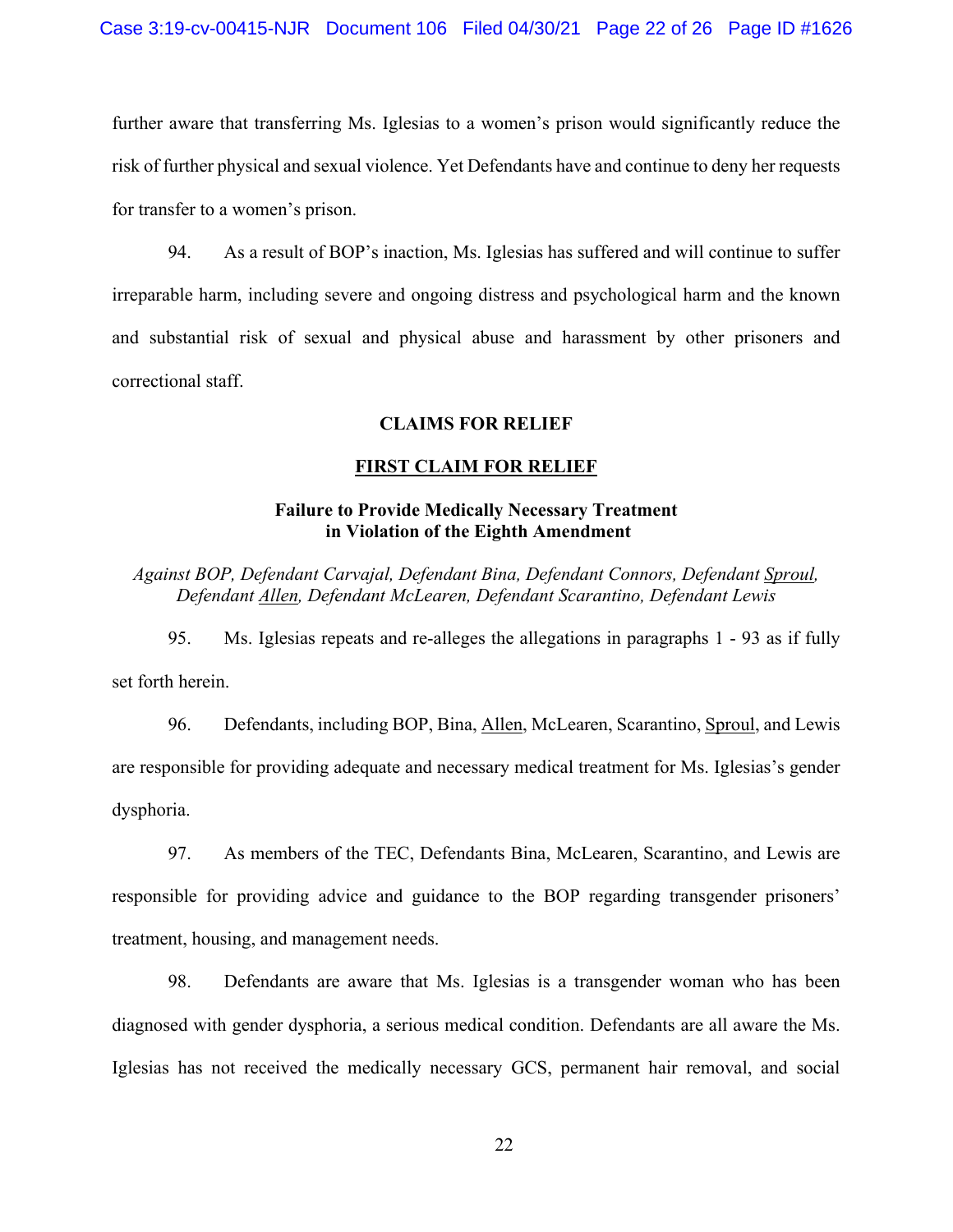transition treatment. The denial of these necessary treatments has caused her serious physical and mental injury.

99. Defendants' denial of necessary medical treatment to Ms. Iglesias constitutes deliberate indifference to a serious medical need in violation of the Eighth Amendment.

100. Under Defendants' "biological-sex" based housing policy all transgender prisoners are placed in men's or women's prisons based on their sex assigned at birth, which BOP Policy identifies as "biological sex." (*See* BOP Transgender Offender Policy Section 5 and Section 7).

101. To the extent that Defendants denied Ms. Iglesias placement in a women's prison due to this policy, it did so in violation of the Eighth Amendment.

## **SECOND CLAIM FOR RELIEF**

# **Denial of Placement in Female Facility in Violation of Fifth Amendment Right to Equal Protection**

*Against BOP, Defendant Carvajal, Defendant Bina, Defendant Connors, Defendant Sproul, Defendant Allen, Defendant McLearen, Defendant Scarantino, Defendant Lewis*

102. Ms. Iglesias repeats and re-alleges the allegations in all proceeding paragraphs as if fully set forth herein.

103. Under the Fifth Amendment's guarantee of equal protection, discrimination on the basis of sex is unconstitutional and subject to heightened scrutiny.

104. Defendants have and continue to discriminate against Ms. Iglesias by implementing and enforcing a "biological-sex" based housing policy for all transgender prisoners by which Defendants determined Ms. Iglesias's transfer requests based on her sex assigned at birth, which BOP Policy identifies as "biological sex." (*See* BOP Transgender Offender Policy Section 5 and Section 7).

105. Defendants have denied Ms. Iglesias's requests for transfer to a women's facility based on this policy.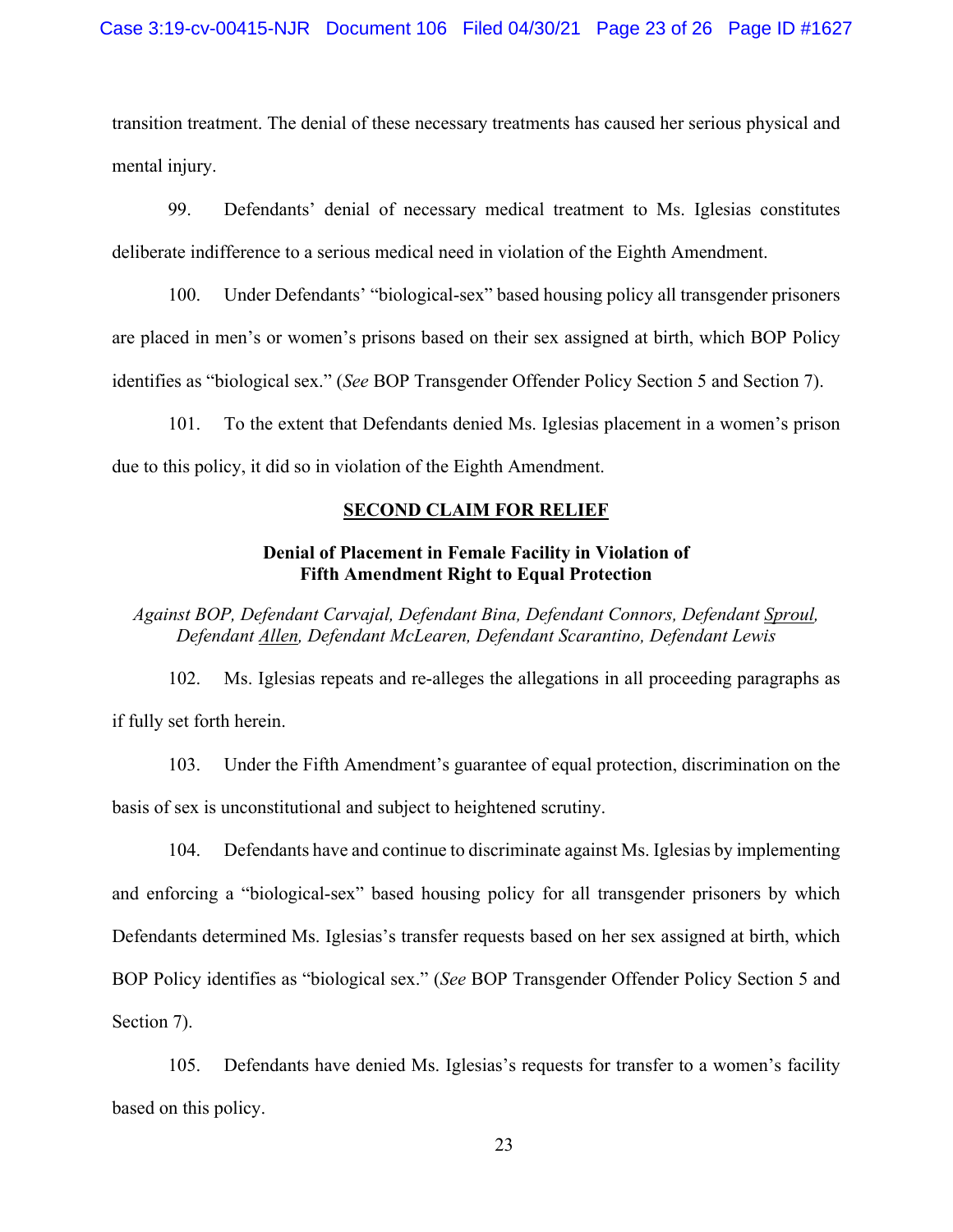#### Case 3:19-cv-00415-NJR Document 106 Filed 04/30/21 Page 24 of 26 Page ID #1628

106. Defendants' housing of Ms. Iglesias based on her "biological" sex, and not her gender identity, discriminates against her on the basis of her sex and transgender status.

107. Ms. Iglesias is similarly situated to cisgender women in BOP custody except for the fact Ms. Iglesias is transgender.

108. Defendants' discriminatory treatment of Ms. Iglesias on the basis of sex and her transgender status deprives Ms. Iglesias of her right to equal protection of the laws guaranteed by the Fifth Amendment to the United States Constitution.

109. Defendants' discrimination against Ms. Iglesias because of sex and/or gender identity is not substantially related to any important governmental interest. Defendants' discrimination against Ms. Iglesias on the basis of her sex and transgender status is also not reasonably related to any legitimate penological interests.

110. Defendants' discriminatory placement of Ms. Iglesias in male facilities in violation of her Fifth Amendment right to equal protection causes her extreme and irreparable harm.

#### **THIRD CLAIM FOR RELIEF**

#### **Failure to Protect in Violation of the Eighth Amendment**

*Against BOP, Defendant Carvajal, Defendant Bina, Defendant Connors, Defendant Sproul, Defendant Allen, Defendant McLearen, Defendant Scarantino, Defendant Lewis*

111. Ms. Iglesias repeats and re-alleges the preceding paragraphs as if fully set forth herein.

112. The Eighth Amendment requires Defendants to protect Ms. Iglesias from known and substantial risks of serious harm while in BOP custody.

113. Defendants have been and continue to be deliberately indifferent to the known and substantial risk of serious harm Ms. Iglesias faces from both prison staff and other incarcerated persons as a transgender woman in a men's prison.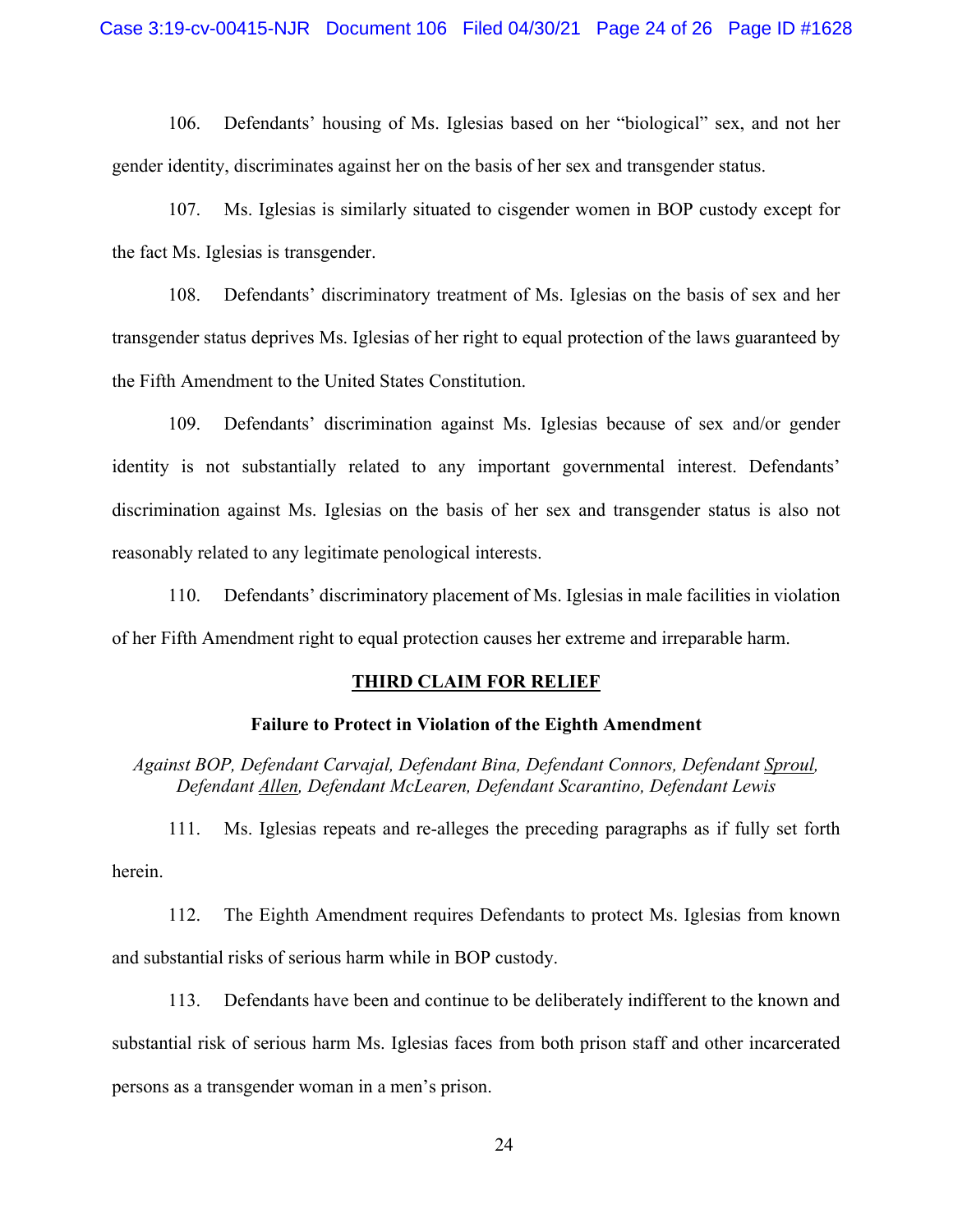114. Defendants are aware that other prisoners wish to harm Ms. Iglesias due to her status as a transgender woman in men's prisons. Nevertheless, they continue to disregard the substantial risk that Ms. Iglesias will be harmed by other incarcerated persons by failing to take any measures to meaningfully reduce that risk, in violation of Ms. Iglesias's Eighth Amendment rights.

115. Defendants' failure to protect Ms. Iglesias from known and substantial risks of serious harm from prison staff and other incarcerated persons as a transgender woman in a men's prison constitutes deliberate indifference in violation of the Eighth Amendment.

#### **PRAYER FOR RELIEF**

WHEREFORE, Ms. Iglesias requests entry of judgment in her favor and against Defendants as follows:

For injunctive and declaratory relief, including:

- a. Enjoining Defendants to have Ms. Iglesias evaluated by medical personnel qualified to treat her condition;
- b. Enjoining Defendants to provide Ms. Iglesias with the medically necessary health care she needs, including (1) permanent hair removal, and (2) gender confirmation surgery;
- c. Enjoining Defendants to house Ms. Iglesias at an institution consistent with her gender identity;
- d. Enjoining Defendants to protect Ms. Iglesias from the known and serious risks of harm she continues to face while housed in a men's prison;
- e. For an award from Defendants of her attorneys' fees, litigation expenses, and costs incurred in connection with this action;